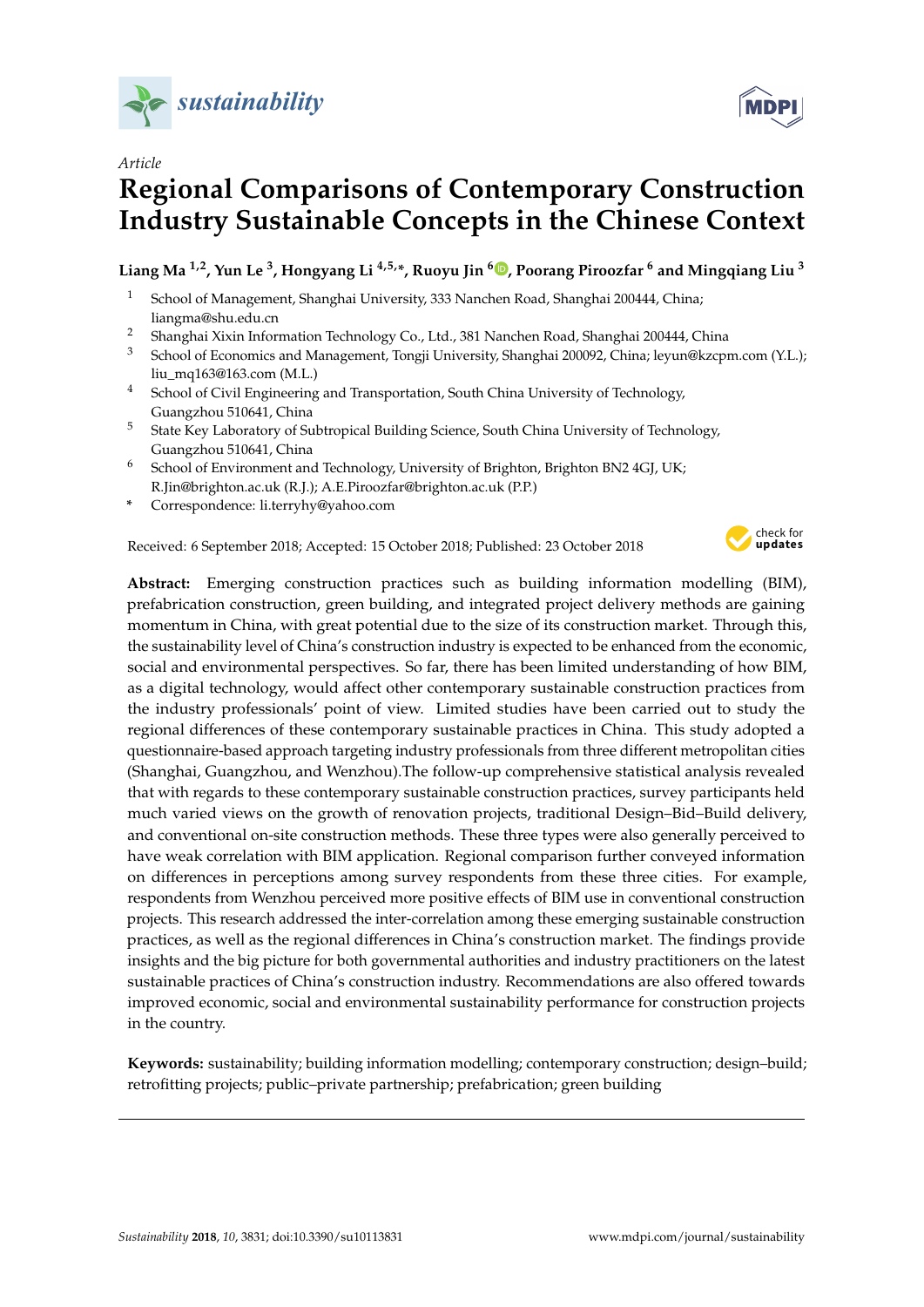## **1. Introduction**

Some new practices, such as building information modeling (BIM), prefabrication construction, green building, and integrated project delivery methods are more emphasized in the construction industry across the globe and China is no exception [\[1\]](#page-13-0). These practices are proposed to enhance the overall sustainability of China's construction industry. Their developments in different provinces/cities in China are, however, unbalanced. For instance, and as indicated by Jin et al. [\[2\]](#page-13-1), China has its own regional differences in BIM practice due to its large geographical spread. These metropolitan cities or regions were identified by Jin et al. [\[3\]](#page-13-2) as the main BIM-leading geographical parts in China, including Shanghai and Canton (where Guangzhou is the capital city). BIM in Wenzhou, a third-tier metropolitan city in China, is less developed. On the other hand, 30% of new buildings should be delivered prefabricated for municipalities/provinces such as Beijing, Jiangsu, Zhejiang, Jiangxi, Shandong, Hunan, Sichuan, etc. by 2020. For western regions in China such as Qinghai province and the Ningxia Hui Autonomous Region, the target is set at 10%. Regional disparity also exists regarding the development of green building in China—while a total of 487 projects with the green building label are delivering or have been delivered in Jiangsu province, the number of sustainable projects in the Xinjiang Uygur Autonomous Region is only seven up to now [\[4–](#page-13-3)[6\]](#page-13-4).

This study was therefore carried out to comprehensively compare the movements of contemporary construction practices in various regions of China. The perceptions of industry professionals towards BIM's impacts on other contemporary construction practices were also explored. As a result, three representative cities (Shanghai, Guangzhou, and Wenzhou) were selected and a questionnaire survey conducted involving experienced practitioners. The research findings are expected to benefit both the construction industry and the government at large for successful implementation of the latest practices locally and internationally.

## **2. Literature Review**

#### *2.1. The BIM Concept and its Movement in China*

BIM is one of the most promising developments that allow the creation of one or more accurate virtual digitally-constructed models of a building to support design, construction, fabrication, and procurement activities through which the building is realized [\[7\]](#page-13-5). As a global movement of digital technology in the construction industry, BIM has been defined by multiple institutions. For example, NBIMS (National BIM Standards) [\[8\]](#page-13-6) defined BIM as a digital representation of physical and functional characteristics of a facility. It creates a shared information and knowledge resource and forms a reliable basis for decisions during its life cycle [\[8\]](#page-13-6).Similarly, the BIM Task Group [\[9\]](#page-13-7) and HKIBIM (Hong Kong Institute of Building Information Modelling) [\[10\]](#page-13-8) also assigned the features of information and data sharing to BIM during the asset life cycle. The collaborational nature of BIM adoption was also emphasized by the BIM Task Group [\[9\]](#page-13-7). The information or data in the BIM platform includes building geometry, spatial relationships, geographic information, and quantities and properties of building components [\[10](#page-13-8)[,11\]](#page-13-9).

Through a comprehensive literature review, Li et al. [\[12\]](#page-13-10) listed three interconnected items that a holistic BIM concept should cover, namely the model product, modeling process and model application. The advantages of BIM include but are not limited to reduced errors and omissions, collaboration between different project stakeholders, an enhanced organizational image and improved visualization; they have been widely acknowledged by practitioners and academics [\[13](#page-13-11)[,14\]](#page-13-12). This led to rapid development of this revolutionary technique in the architecture, engineering and construction (AEC) industries across the globe and in China [\[15](#page-13-13)[,16\]](#page-13-14).

The government has a dominating role in China's building sector [\[17\]](#page-14-0). With the support of governments at various levels, BIM application has been vigorously promoted in China since 2002. At the national level, the Ministry of Housing and Urban–Rural Development of the People's Republic of China (MOHURD) has issued several BIM-related policies since 2011 to guide its further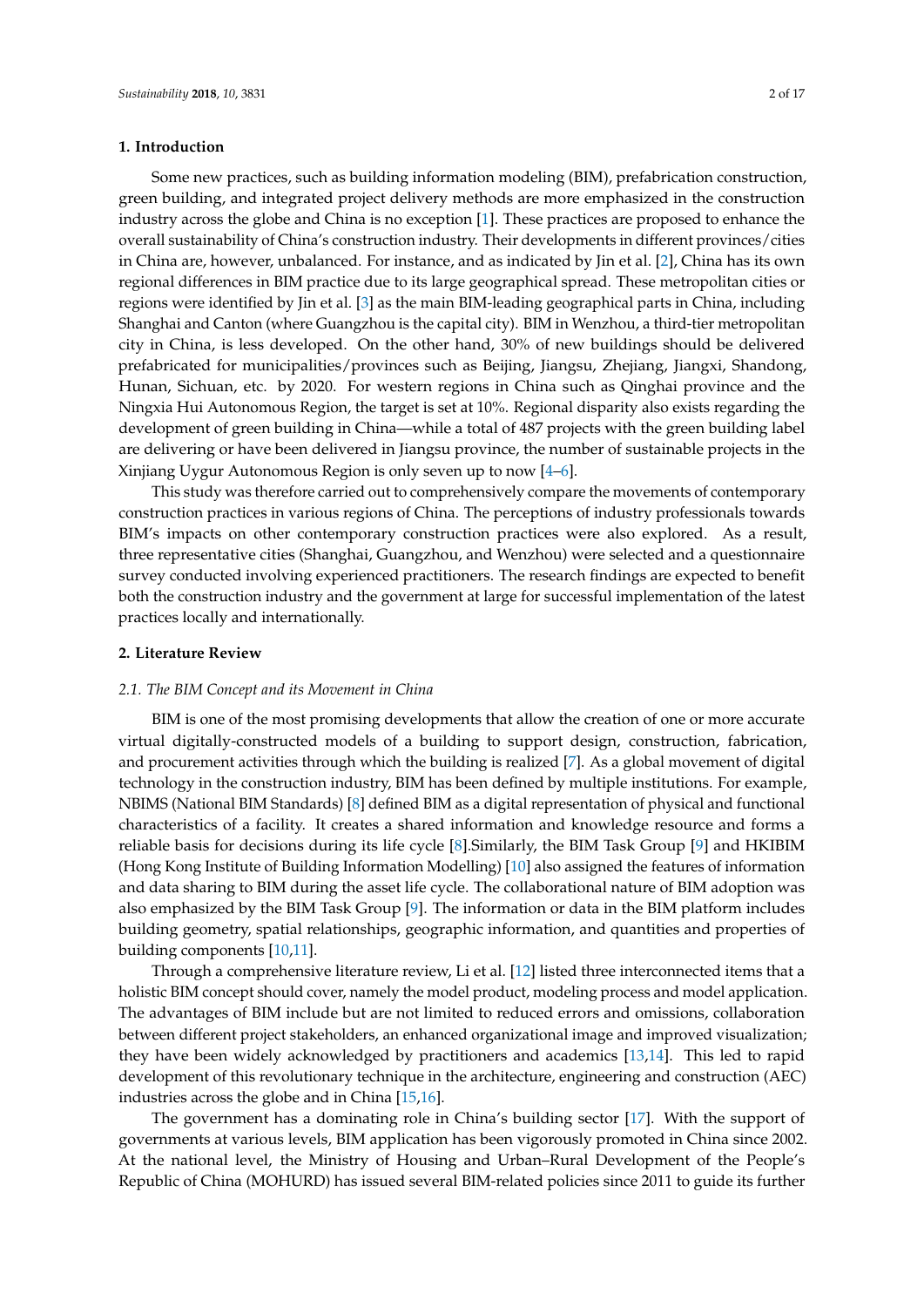development. These include "the development outline of construction industry informationization during 2011 and 2015" (released in 2011), "suggestions for promoting the development and reformation of the construction industry" (released in 2014), "instructions for promoting BIM application" (released in 2015), "the development outline of construction industry informationization during 2016 and 2020" (released in 2016), etc. At the local level, in Guangdong Province for instance, BIM implementation will be required for all projects with a building area of more than  $20,000$  m<sup>2</sup> by the end of 2020 [\[18\]](#page-14-1).

It is widely believed that the popularization of BIM should have a positive influence on the whole construction sector's sustainability [\[19\]](#page-14-2). Marius et al. [\[20\]](#page-14-3) suggested that BIM promotes sustainability in three classical dimensions including environmental, economic and social sustainability. Wong and Zhou [\[21\]](#page-14-4), on other hand, emphasized the role of BIM in enhancing environmental sustainability over building life cycles. Although the commitment of the Chinese construction industry to the application of BIM is strong, its practical use in the country is still in the infancy stages [\[22\]](#page-14-5). Li et al. [\[12\]](#page-13-10) identified various barriers to BIM development in China including lack of understanding of the concept, lack of owners' demand, lack of experienced BIM professionals, high costs of education and training, high costs of hardware and software, lack of applicability and practicability regarding the BIM software, fragmented opinions on cost–benefit analysis of implementing BIM, increased workload and decreased efficiency, lack of standards, codes and regulations, insufficient information sharing, insufficient government lead/direction and resistance to change of culture/thinking mode. Recommendations for improving BIM practices in China were also proposed in terms of drive for adoption, the traditional culture and talent cultivation [\[12\]](#page-13-10).

## *2.2. Other Contemporary Construction Practices*

Besides BIM, other construction practices are experiencing an increase in their application in the international construction industry and these include prefabricated construction, public–private partnership (PPP), design–build (DB) and green building [\[23–](#page-14-6)[31\]](#page-14-7). Klotz [\[32\]](#page-14-8) describes prefabrication as: "... the manufacturing of parts of a building in a factory before being brought to the site for incorporation in the finished structure. Industrialized buildings have as many prefabricated parts as possible" [\[33\]](#page-14-9).MHC (McGraw Hill Construction) [\[34\]](#page-14-10) identified the most important driver to promote prefabrication is its ability to improve the overall productivity. Wong et al. [\[35\]](#page-14-11), based on an empirical analysis, listed the pros of prefabrication in reducing waste and fostering the use of more environmentally-friendly construction materials. On the other hand, Afzal et al. [\[36\]](#page-14-12) confirmed the positive impacts of implementing prefabrication techniques on the achievement of project sustainable goals from an economic perspective. Nevertheless, obstacles still exist that hinder its more extensive use. These obstacles, according to Liu et al. [\[37\]](#page-14-13), include insufficient capital investment and lack of standardized processes. Qi and Zhang [\[38\]](#page-14-14) further offered recommendations for the development of prefabricated construction in China regarding government policy, systematized techniques, stakeholder coordination, economic costs, etc.

Grimsey and Lewis [\[39\]](#page-14-15) defined public–private partnerships (PPPs) as agreements where the public sector bodies enter into long-term contractual agreements with private sector entities for the construction or management of public sector infrastructure facilities or the provision of services (using infrastructure facilities) by the private sector to the community on behalf of the public sector. Dexter [\[40\]](#page-14-16) considered it as a generic term used to describe partnerships, which involve more flexible methods of financing and operating facilities and/or services. In most cases, PPP shave been successful to deliver timely, in-budget, and good quality outcomes [\[41\]](#page-15-0). Despite the overall uptake of PPP projects in China, weaknesses and threats still exist. According to Li [\[42\]](#page-15-1), these weaknesses include rather complicated approval procedures, long decision periods, difficulties in coordinating multiple stakeholders involved, lack of relevant laws, regulations and risk distribution mechanisms, trust issues, and inconsistent profits.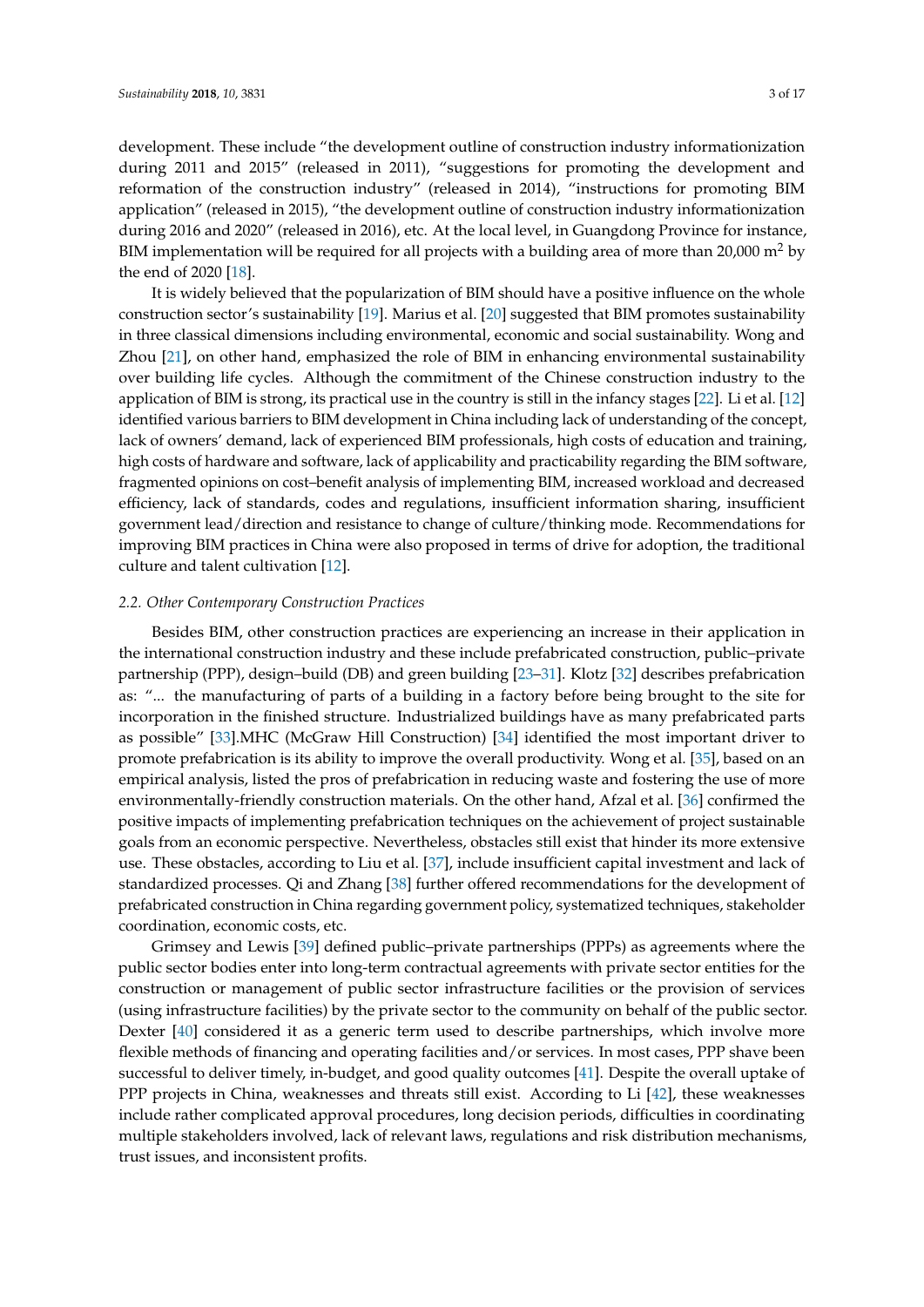Design–Build (DB) is a project delivery method in which the client procures one entity (i.e., a DB firm) to perform both the design and construction of a project [\[43\]](#page-15-2). By applying the DB delivery method, the project schedule, quality and cost could be better controlled [\[44\]](#page-15-3). Despite the advantages of DB, Zhang and Wang [\[45\]](#page-15-4) listed some risks from the perspective of the project owner including the relatively lower design and/or build quality, inappropriate project total costs, inadequate construction standards and more project changes.

Olubunmi et al. [\[46\]](#page-15-5) defined green building as "the practice of using structures and processes that are responsible and resource-efficient throughout a building's life-cycle crossing design, construction, operation, maintenance, and renovation". Issues including energy consumption and air and environmental pollution in the construction industry have raised wide concerns from the government and the public [\[47\]](#page-15-6). However, the green building performance during their operation phase is far from being satisfactory [\[48\]](#page-15-7). To cope with this, Li et al. [\[5\]](#page-13-15) suggested seeking more input from various stakeholders during the decision/evaluation process. Li et al. [\[6\]](#page-13-4) quantified the influencing levels of various stakeholders in decisions/evaluations related to sustainable construction in China. These stakeholder groups included government organizations, owners, end-users, material/technology providers, contractors, designers and non-governmental organizations.

## *2.3. Interrelationships among Contemporary Construction Practices*

BIM enables processing and management in off-site prefabrication and merging discipline-specific models [\[49\]](#page-15-8); it not only brings technical benefits to the development process, but also delivers an innovative and integrated working platform to improve productivity and sustainability throughout the project life cycle [\[50\]](#page-15-9). Prefabrication fosters sustainable construction by reducing construction waste and encouraging proactive planning for greener designs [\[51\]](#page-15-10). Dai [\[52\]](#page-15-11) identified the values of BIM application in prefabricated construction as improving the design efficiency, decreasing the design errors, facilitating the components tandardized design and optimizing the component production procedure. Li and Zhang [\[53\]](#page-15-12) and Guo [\[54\]](#page-15-13), on the other hand, advocated the use of BIM throughout the lifecycle of PPP projects and green buildings. The potential application areas in the periods of decision-making, design, construction, operation and demolition were revealed respectively. Despite this, Wu [\[55\]](#page-15-14) believed the mode of DB matches promotes BIM implementation through deeper sharing of relevant information. The contractors' BIM capability undoubtedly becomes the most important element ensuring project success.

#### **3. Methodology**

This comparative study of contemporary construction practice in China recruited three metropolitan cities in China (Shanghai, Guangzhou, and Wenzhou, which have respectively representative market economics and construction achievement with different sizes and areas) as case studies. Questionnaire surveys were conducted in these three cities during the same period between July and August 2017. Multiple statistical methods were performed to analyze the survey responses.

#### *3.1. Questionnaire Survey*

As suggested by Jin et al. [\[28,](#page-14-17)[29\]](#page-14-18), the questionnaire survey approach was selected based on the facts that: (1) it enabled a quantitative analysis and allowed the cross-city comparison among the three case study cities; (2) it provided a standardized tool that future studies can be built upon and in return offer a higher degree of validity and reliability of the current study. Two major types of questions were designed in the questionnaire, including multiple-choice and Likert-scale questions. The multiple-choice questions aimed to collect background information on AEC survey participants, including their employer type (i.e., contractor, engineering design), as well as their professions (i.e., architect, engineer, or construction management). Two Likert-scale questions were asked. The first Likert-scale question targeted AEC professionals' perceptions of the development/advancement/uptake of different construction practices in their home cities,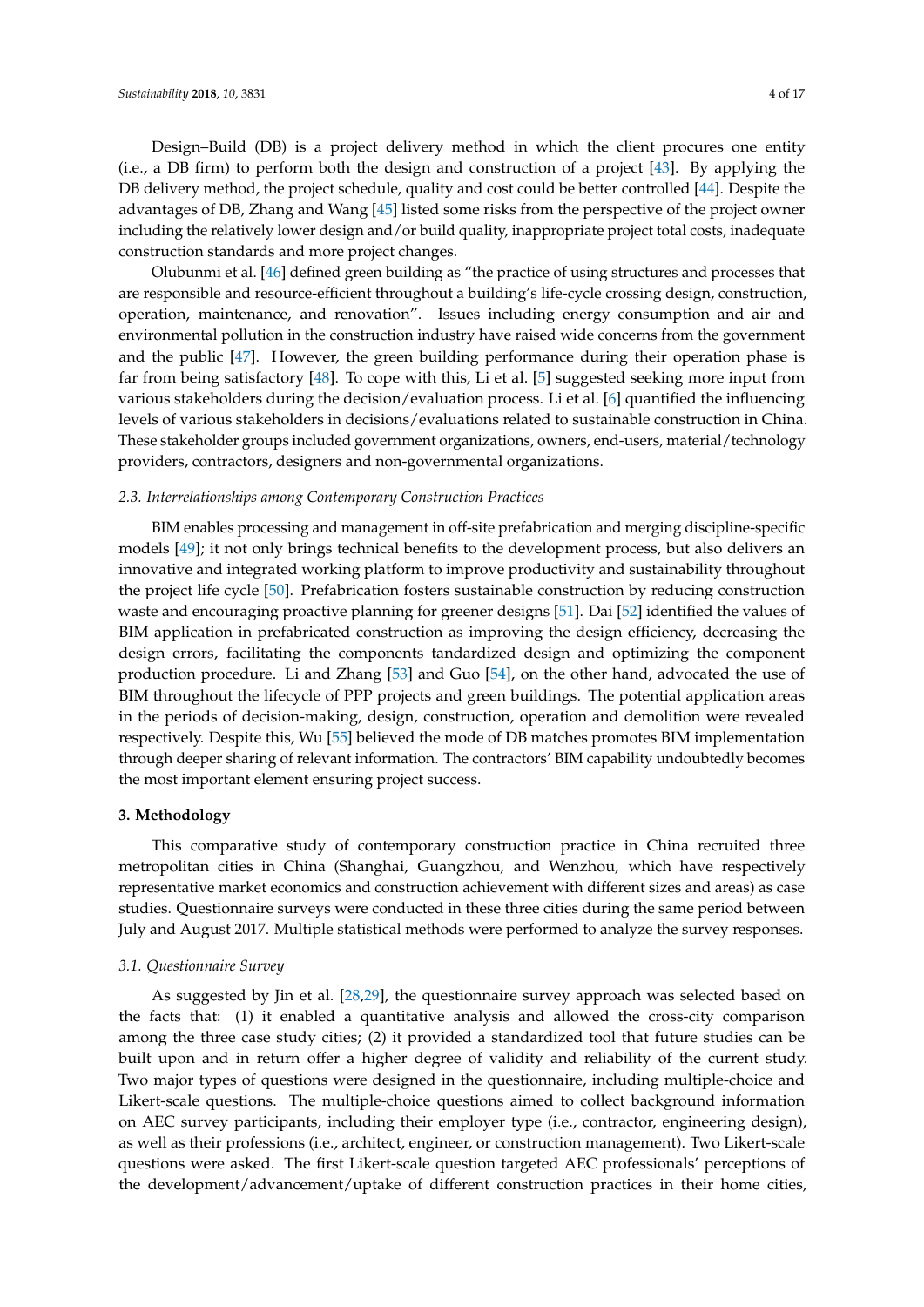including four first-level factors and nine second-level sub-factors, such as (1) type of construction (i.e., new construction, renovation projects); (2) procurement methods (i.e., DBB projects, DB, PPP); and (3) construction methods (i.e., prefabricated construction, conventional on-site construction); as well as (4) emerging practices (i.e., green building, BIM application). Survey participants were given the numerical options with *1* meaning that the given item of a project type would be reduced in the next five years, *2* indicating "remaining the same", *3* inferring "low but steady rate of growth", *4* being "a moderate rate of growth", and *5* indicating "a significant growth". The second Likert-scale question focused on professionals' perceptions of BIM's overall impact on the performance of these aforementioned project types. Participants were also given the Likert-scale options, with *1* meaning that BIM had a significant negative effect in the given type of project, *2* indicating "little negative effect", *3* inferring "limited positive effect", *4* having "certain positive effect", and *5* indicating "very positive effect". In both Likert-scale questions, an extra option *6* was also allowed for these who were unsure of the answer to the question given the type of the project. Details of the questions can be found in Appendix [A.](#page-12-0)

Following the sampling procedure described by Xu et al. (2018), the sampling strategy in this research leaned towards purposive sampling, but without intending to construct the sample size to ensure a more desirable outcome. Therefore, as the samples were picked up in specialized events or workshops in the three cities where AEC professionals were expected to attend, the sampling was not stratified any further. The questionnaire was designed in May 2017 and peer-reviewed by local AEC industry professionals in China in June 2017. The procedure of data collection was consistent by following the approach described by Cao et al. [\[56\]](#page-15-15). From July to August 2017, the research team members delivered the anonymous questionnaires in Shanghai, Guangzhou, and Wenzhou through local construction industry networking events such as workshops and seminars. Research team members also visited local major AEC firms or organizations that were known to have actively implemented or promoted BIM practice. Questionnaires were also delivered during these visits.

## *3.2. Statistical Analyses*

Following the questionnaire delivery and survey data collection, a few major types of statistical methods were adopted for the regional comparison, including basic statistics (i.e., mean and standard deviation for Likert-scale items), the relative importance index(*RII*) analysis, internal consistency analysis involving Cronbach's Alpha, and the one-way analysis of variance (ANOVA).

• The *RII* has been applied in multiple studies in the field of construction engineering and management, such as Tam [\[57\]](#page-15-16) and Jin et al. [\[16\]](#page-13-14), to rank multiple Likert-scale items within each question. *RII* values range from *0* to *1*, and can be calculated according to Equation (1):

$$
RII = \frac{\sum \omega}{A \times N} \tag{1}
$$

where *w* denotes the score from *1* to *5* selected by each respondent, *A* is the highest possible score (i.e., *5* in this case), and *N* denotes the number of responses.

• The internal consistency was measured by Cronbach's Alpha value [\[58\]](#page-15-17). Ranging from *0* to *1*, a higher Cronbach's Alpha value means that a survey participant who has chosen one numerical score to one item is likely to select a similar score to others within the same Likert-scale question. An overall Cronbach's Alpha value from *0.70* to *0.95* is considered acceptable with high internal interrelatedness [\[59\]](#page-15-18). Besides the overall value, there is an individual value associated with each individual Likert-scale item. An individual value is generally lower than the overall one, meaning that this given item contributes positively to the overall internal consistency. Otherwise, an individual Cronbach's Alpha value higher than the overall value would mean that survey participants have differed views on this item as they normally do to the remaining items in the same Likert-scale question. Corresponding to each individual Cronbach's Alpha value, there is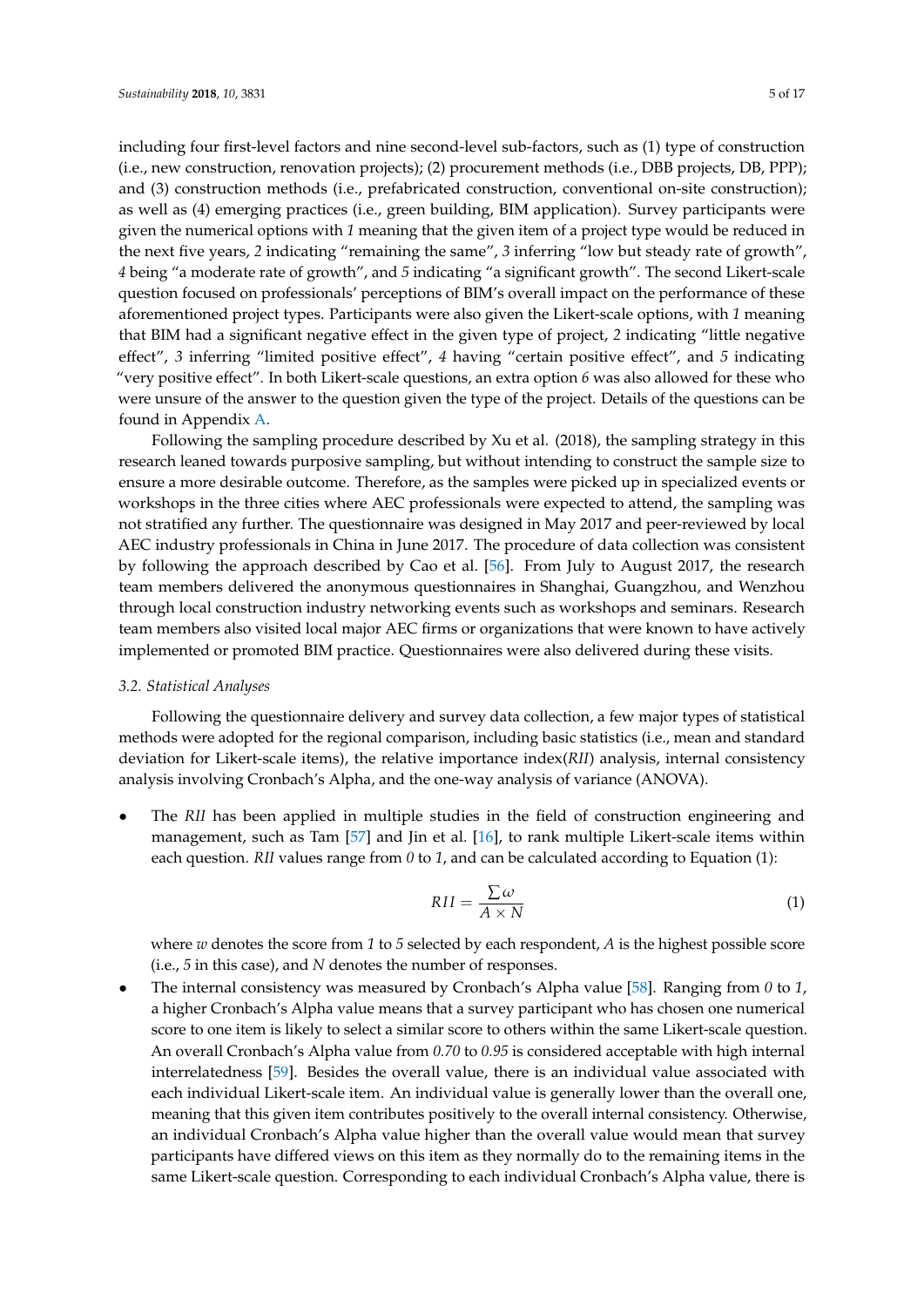also an item–total correlation, which shows the correlational relationship between this given item and the rest of the items.

• ANOVA was applied in this study to compare these two Likert-scale questions among survey participants from Shanghai, Guangzhou, and Wenzhou. ANOVA is one of the parametric methods, which have been widely applied in empirical studies within construction, engineering and management (i.e., Aksorn and Hadikusumo [60]; Meliá et al. [61]). Before conducting the ANOVA, the Test for Equal Variances adopting Levene's Test was applied to each given Likert-scale item. Based on the level of significance at 5%, it was confirmed that all Likert-scale items from the three different metropolitan cities had consistent variances. The null hypothesis in ANOVA was that AEC professionals from Shanghai, Guangzhou, and Wenzhou held consistent perceptions towards the given Likert-scale item. The AF value and a corresponding *p* value were computed. Based on the 5% level of significance, a *p* value lower than 0.05 would reject the null hypothesis and further suggest that there are significant differences in perceptions among survey participants from these three cities towards the given item.

## **4. Results 4. Results**

By the end of December 2017, *161* totally valid responses were received from the three regions. By the end of December 2017, *161* totally valid responses were received from the three regions. Among them, *64*, *49* and *48* responses were from Shanghai, Guangzhou, and Wenzhou, respectively. Among them, 64, 49 and 48 responses were from Shanghai, Guangzhou, and Wenzhou, respectively.<br>The survey population was studied for their professional background and their perceptions of contemporary construction practices in China. Regional comparisons of perceptions among the three metropolitan cities were also made. metropolitan cities were also made.

# *4.1. Professional Background of Survey Participants 4.1. Professional Background of Survey Participants*

The professional background of the survey population is summarized in Figure [1,](#page-5-0) according to The professional background of the survey population is summarized in Figure 1, according to their employer type and professions. their employer type and professions.

<span id="page-5-0"></span>

Figure 1. Professional background of survey respondents. (a) Employer types of survey participants; (**b**) Professions of survey participants. (**b**) Professions of survey participants.

Other employer types in Figure [1](#page-5-0) mainly included the owner representative and research Other employer types in Figure 1 mainly included the owner representative and research institutions. Engineers in the survey sample covered multiple disciplines, including structural institutions. Engineers in the survey sample covered multiple disciplines, including structural engineers, building services engineers, and civil engineers. Other job titles included BIM manager, engineers, building services engineers, and civil engineers. Other job titles included BIM manager, BIM engineer, curtain wall designer, cost engineer, government employee in the construction sector, BIM engineer, curtain wall designer, cost engineer, government employee in the construction sector, research fellow, business developer, construction software developer, and engineering document research fellow, business developer, construction software developer, and engineering document archivist. It can be seen in Fig[ure](#page-5-0) 1 that nearly half of respondents came from engineering design archivist. It can be seen in Figure 1 that nearly half of respondents came from engineering design firms,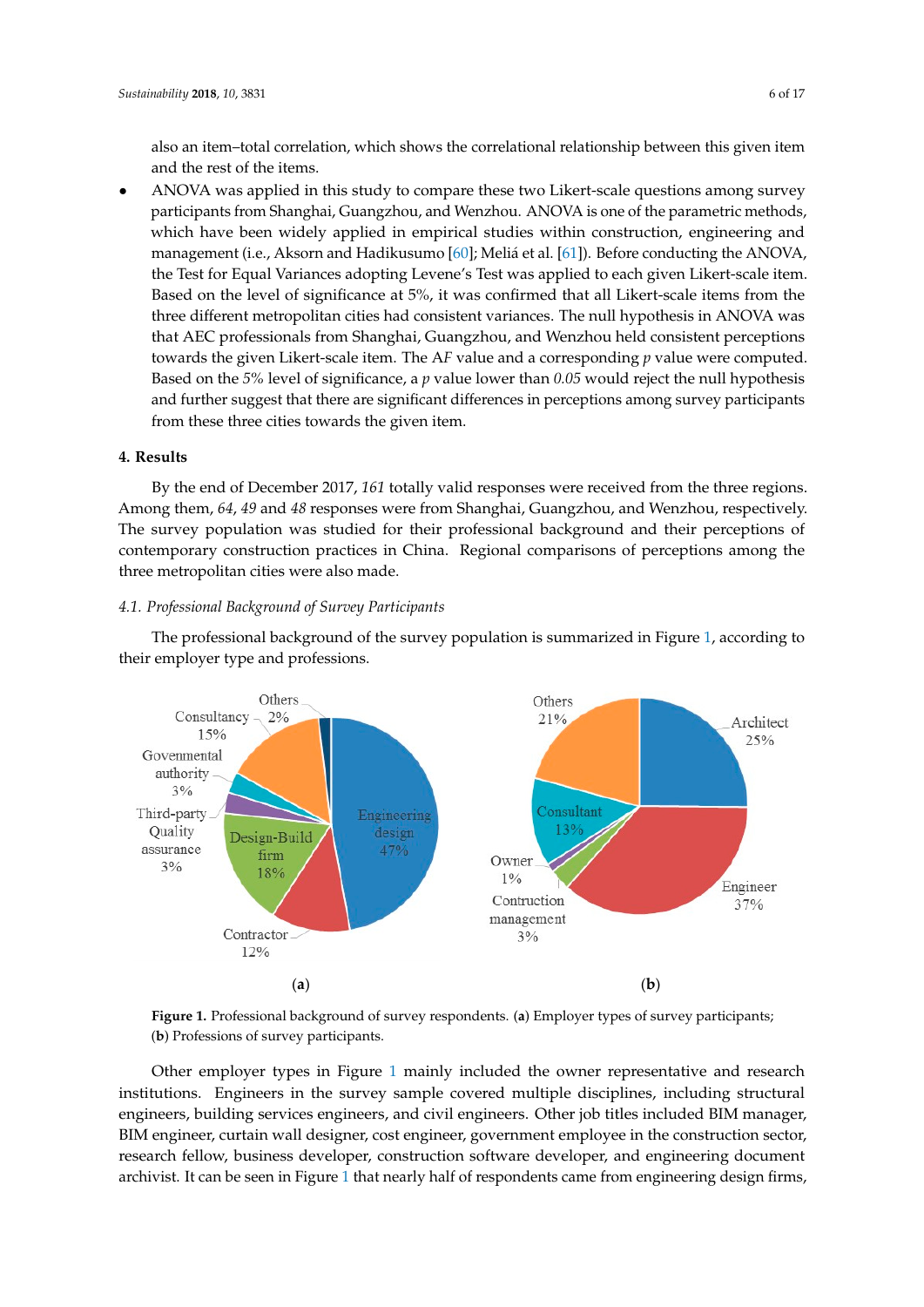followed by Design–Build firms. Architects and engineers accounted for the majority of the professions in the survey population. Contractor and construction management professions contributed to a minority of the survey sample.

#### *4.2. Overall Sample Analysis*

An overall sample analysis was performed to investigate respondents' perceptions towards the movement of contemporary construction practices as well as the traditional DBB projects and projects built with conventional construction approaches (i.e., site-cast concrete). Statistical analysis in terms of mean Likert-scale score, standard deviation, *RII* values with rankings, and internal consistency analysis are presented in Table [1.](#page-6-0)

<span id="page-6-0"></span>**Table 1.** Overall sample analysis of survey participants' perceptions on the movement of contemporary construction practices (Overall Cronbach's Alpha = *0.7668*).

| Category                | <b>Construction Practice</b>                                                                            | Mean                    | Std                     | <b>RII</b>              | Ranking             | <b>Item-Total</b><br>Correlation | Cronbach's<br>Alpha        |
|-------------------------|---------------------------------------------------------------------------------------------------------|-------------------------|-------------------------|-------------------------|---------------------|----------------------------------|----------------------------|
| Type of<br>construction | New construction<br>Renovation of existing buildings                                                    | 3.777<br>3.313          | 1.080<br>1.074          | 0.755<br>0.663          | 6<br>7              | 0.6049<br>0.0959                 | 0.7176<br>0.8019           |
| Procurement<br>methods  | Design-bid-build projects<br>Design-build projects<br>PPP projects                                      | 2.723<br>4.214<br>4.107 | 1.117<br>0.753<br>0.863 | 0.545<br>0.843<br>0.821 | 9<br>5              | 0.2520<br>0.5872<br>0.6257       | 0.7798<br>0.7298<br>0.7201 |
| Construction<br>methods | Conventional construction<br>methods ( <i>i.e.</i> , site-cast concrete)<br>Prefabrication construction | 2.866<br>4.179          | 1.086<br>0.872          | 0.573<br>0.836          | 8<br>$\overline{2}$ | 0.3654<br>0.5700                 | 0.7599<br>0.7279           |
| Emerging<br>practices   | Green building<br>Projects involving BIM application                                                    | 4.125<br>4.143          | 0.807<br>0.815          | 0.825<br>0.829          | 4<br>3              | 0.5624<br>0.6045                 | 0.7309<br>0.7250           |

Std stands for standard deviation. *RII* stands for relative importance index. The same abbreviations apply to all other tables.

Both mean scores, *RII*, and rankings showed that survey participants believed that the traditional DBB and conventional construction methods would be in lower growth or remain unchanged in the next five years, followed by renovation projects, which were believed to grow at a low rate. Five contemporary practices were believed to grow at a high rate, namely DB projects, prefabrication construction, projects with BIM application, green building, and PPP projects. These five contemporary practices also received lower standard deviations, indicating that respondents held more consistent expectations on their growth in China's construction market. In contrast, respondents seemed to have more variation in their views of new construction, renovation, and DBB projects. The Overall Cronbach's Alpha value at *0.7668* suggests a general internal consistency among items, meaning that a respondent who selected a Likert-scale score to one item in Table [1](#page-6-0) would be likely to assign a similar score to the remaining items, except the two items related to renovation and DBB projects. The low item-total correlations and higher individual Cronbach's Alpha values suggest that respondents had different views on these two types of projects. Specifically, they believed that renovation and DBB projects would not undergo high increases in China's future market.

The second question asked survey participants to focus on their perceptions of BIM effects in these construction practices covered in Table [1.](#page-6-0) The overall sample analysis is summarized in Table [2.](#page-7-0)

Somewhat similar to the ranking listed in Table [1,](#page-6-0) these three types of construction practices were ranked lowest in Table [2:](#page-7-0) renovation, DBB, and conventional projects. The variation of respondents' on DBB projects was also the highest among the eight items. These five types of construction projects were perceived as receiving higher impacts from BIM: DB projects, prefabrication, PPP, new construction, and green building. The Overall Cronbach's Alpha value at *0.8374* showed a higher internal consistency compared to that in Table [1.](#page-6-0) All individual Cronbach's Alpha values were lower than the overall value, inferring that survey participants had generally consistent perceptions of BIM's effect in all construction practices listed in Table [2.](#page-7-0)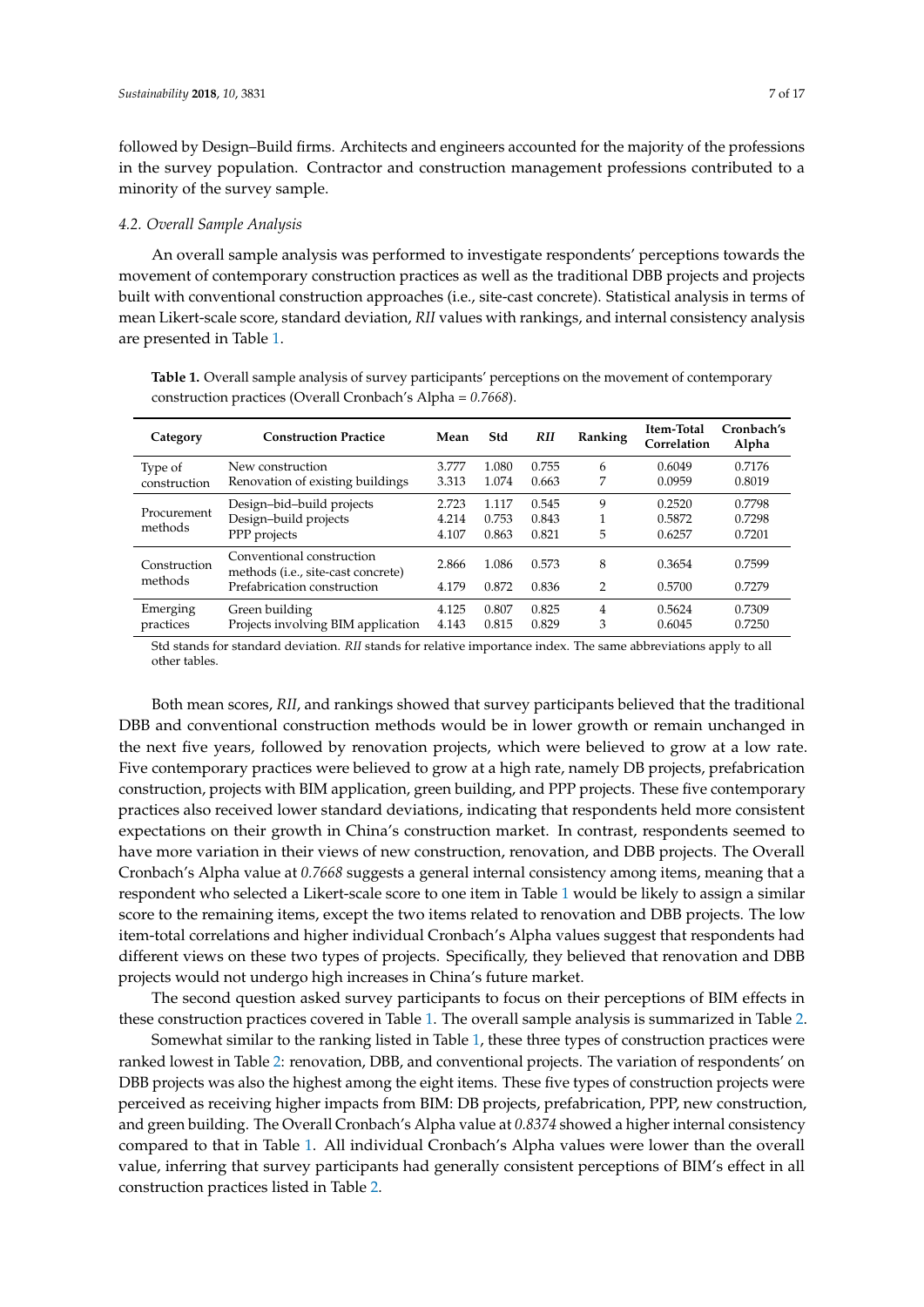Based on Tables [1](#page-6-0) and [2,](#page-7-0) the correlation coefficient analysis between the expected growth of BIM applications and the perceived growth of other construction practices were further performed. Table [3](#page-7-1) displays the Pearson correlation coefficients (*r*) and corresponding *p* values for the overall sample and the three subsamples from Shanghai, Guangzhou, and Wenzhou.

<span id="page-7-0"></span>**Table 2.** Overall sample analysis of survey participants' perceptions on BIM's effect in contemporary construction practices (Overall Cronbach's Alpha = *0.8374*).

| Category                | <b>Construction Practice</b>                                                                                   | Mean                    | Std                     | RH                      | Ranking             | Item-Total<br>Correlation  | Cronbach's<br>Alpha        |
|-------------------------|----------------------------------------------------------------------------------------------------------------|-------------------------|-------------------------|-------------------------|---------------------|----------------------------|----------------------------|
| Type of<br>construction | New construction<br>Renovation of existing buildings                                                           | 4.081<br>3.126          | 0.822<br>0.885          | 0.816<br>0.625          | 4<br>8              | 0.6310<br>0.4921           | 0.8101<br>0.8285           |
| Procurement<br>methods  | Design-bid-build projects<br>Design-build projects<br>PPP projects                                             | 3.288<br>4.315<br>4.117 | 0.938<br>0.713<br>0.882 | 0.658<br>0.863<br>0.823 | 6<br>1<br>3         | 0.5669<br>0.6531<br>0.6744 | 0.8190<br>0.8098<br>0.8036 |
| Construction<br>methods | Conventional construction method<br>( <i>i.e.</i> , <i>site-cast concrete</i> )<br>Prefabrication construction | 3.288<br>4.270          | 0.857<br>0.808          | 0.658<br>0.854          | 6<br>$\overline{2}$ | 0.4442<br>0.5813           | 0.8341<br>0.8166           |
| Emerging<br>practices   | Green building                                                                                                 | 4.063                   | 0.789                   | 0.813                   | 5                   | 0.5231                     | 0.8237                     |

**Table 3.** Correlation analysis between BIM and other contemporary construction practices.

<span id="page-7-1"></span>

|                         |                                     | <b>Projects Involving BIM Application</b> |                |          |                |           |                |         |         |  |  |
|-------------------------|-------------------------------------|-------------------------------------------|----------------|----------|----------------|-----------|----------------|---------|---------|--|--|
| Category                | <b>Construction Practice</b>        | Overall                                   |                | Shanghai |                | Guangzhou |                | Wenzhou |         |  |  |
|                         |                                     | r                                         | <i>v</i> Value | r        | <i>v</i> Value | r         | <i>v</i> Value | r       | p Value |  |  |
|                         | New construction                    | 0.357                                     | 0.000          | 0.355    | 0.006          | 0.457     | 0.002          | 0.200   | 0.205   |  |  |
| Type of<br>construction | Renovation of existing<br>buildings | 0.142                                     | 0.095          | 0.155    | 0.249          | 0.110     | 0.484          | 0.279   | 0.085   |  |  |
|                         | Design-bid-build projects           | 0.040                                     | 0.640          | 0.078    | 0.567          | $-0.060$  | 0.703          | 0.120   | 0.460   |  |  |
| Procurement<br>methods  | Design-build projects               | 0.560                                     | 0.000          | 0.504    | 0.000          | 0.820     | 0.000          | 0.376   | 0.014   |  |  |
|                         | PPP projects                        | 0.427                                     | 0.000          | 0.390    | 0.009          | 0.419     | 0.006          | 0.526   | 0.001   |  |  |
| Construction            | Conventional construction<br>method | 0.172                                     | 0.043          | 0.273    | 0.036          | 0.030     | 0.847          | 0.105   | 0.528   |  |  |
| methods                 | Prefabrication construction         | 0.603                                     | 0.000          | 0.610    | 0.000          | 0.526     | 0.000          | 0.669   | 0.000   |  |  |
| Emerging<br>practices   | Green building                      | 0.547                                     | 0.000          | 0.454    | 0.000          | 0.643     | 0.000          | 0.621   | 0.000   |  |  |

*r* represents Pearson's correlation coefficient between the expected growth of BIM and the remaining individual construction practices. *A p* value lower than *0.05* indicates a significant relationship between BIM and the given contemporary construction practice.

Consistent with the findings from Table [2,](#page-7-0) respondents' expectations of BIM application were highly correlated to most other contemporary construction practices. Renovation and DBB projects were the two practices that were found with no significant correlations to BIM application, according to both the overall sample analysis and the three different subsample analyses. Tables [2](#page-7-0) and [3](#page-7-1) indicate that respondents did not perceive that BIM application would have major impacts on renovation or DBB projects, and they believed that the growth of BIM in the construction industry did not have a causal relationship with the growth of renovation or DBB projects. Besides these two practices, conventional construction methods were also perceived to have a weak correlation with BIM according to the respondents from both the Guangzhou and Wenzhou regions. It is inferred from Table [3](#page-7-1) that regional differences might exist in perceiving the relationship between BIM and construction practices (i.e., conventional construction methods). The regional analysis was then further analyzed among the three metropolitan cities.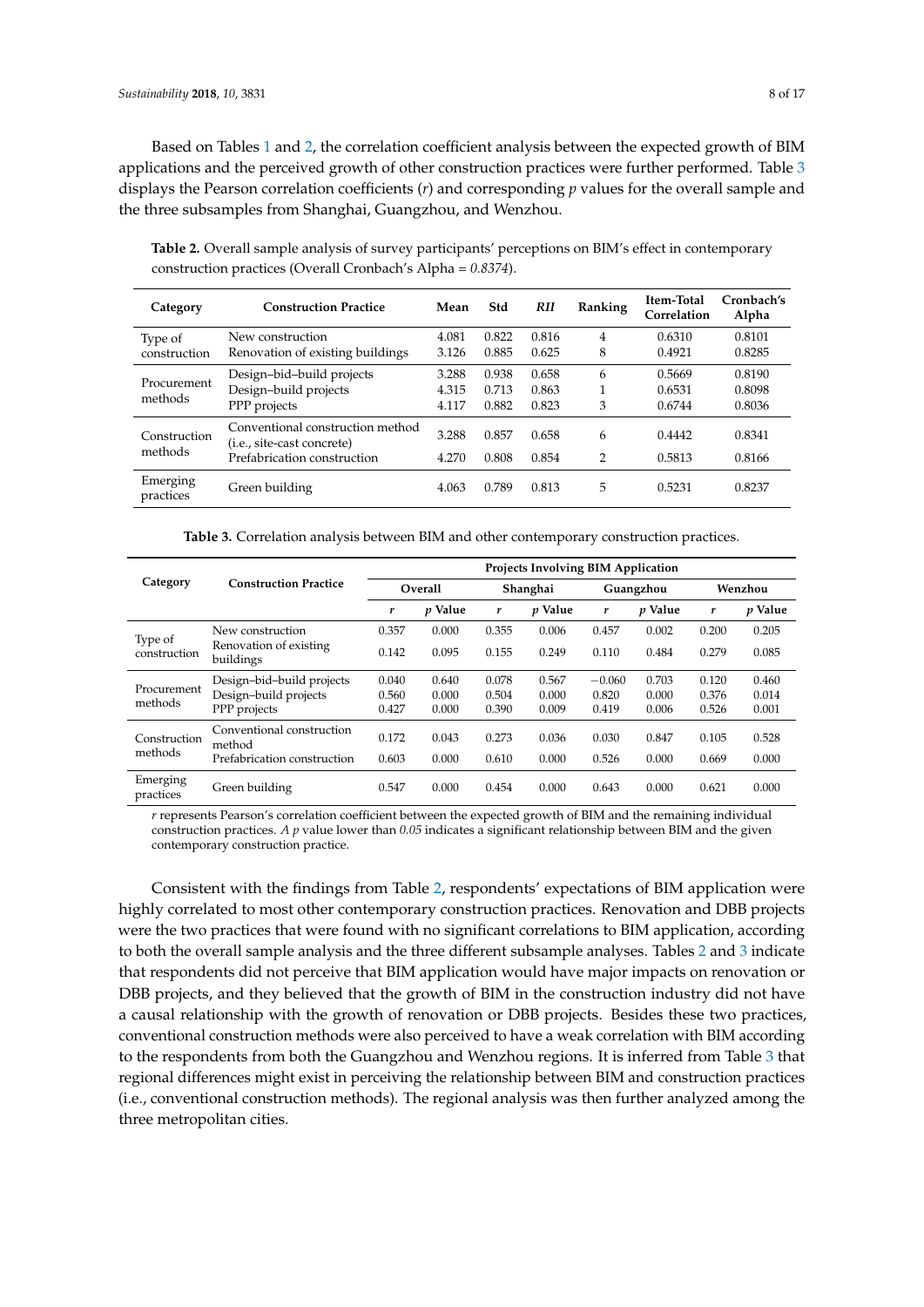## *4.3. Subgroup Analysis of Expected Growth of Contemporary Industry Practices*

Regional comparisons among Shanghai, Guangzhou, and Wenzhou were conducted in terms of internal consistency and an ANOVA of perceived growths of construction practices are listed in Tables [4](#page-8-0) and [5.](#page-8-1)

**Category Construction Practice Shanghai (Overall CA = 0.8356) Guangzhou (Overall CA = 0.7116) Wenzhou (Overall CA = 0.7438) ITC CA ITC CA ITC CA** Type of construction New construction 0.6925 0.8006 0.6718 0.6369 0.4711 0.7115 Renovation of existing buildings **0.2755 0.8498** −**0.1473 0.7855 0.2390 0.7562** Procurement methods Design–bid–build projects **0.3614 0.8404 0.1851 0.7389 0.2023 0.7615** Design–build projects 0.7352 0.8053 0.5482 0.6622 0.4584 0.7161 PPP projects Construction methods Conventional construction method (i.e., site-cast concrete) 0.6006 0.8127 **0.2406 0.7152 0.2078 0.7607** Prefabrication construction Emerging practices Green building 0.5068 0.8247 0.6741 0.6340 0.6132 0.6918 Projects involving BIM application

<span id="page-8-0"></span>**Table 4.** Comparison of internal consistency among Shanghai, Guangzhou, and Wenzhou regarding the question of expected growth of multiple construction practices.

ITC stands for Item-Total Correlation. CA stands forCronbach's Alpha. Bolded CA and corresponding ITC indicate that survey participants held more differed views towards the given item compared to how they perceive other items.

According to Table [4,](#page-8-0) Shanghai respondents had the highest degree of internal consistency, meaning that a survey participant in Shanghai was more likely to assign a similar Likert-scale score to the items in Table [4](#page-8-0) compared to their counterparts from Guangzhou and Wenzhou, where the Overall Cronbach's Alpha values were lower. Consistently among the three subgroups, survey participants tended to have different views on the growth of renovation and DBB projects compared to the remaining construction practices. Similarly to the correlation analysis results in Table [3,](#page-7-1) Guangzhou and Wenzhou participants also held differed views on the growth of conventional construction as they did to the remaining items in Table [4.](#page-8-0)

<span id="page-8-1"></span>**Table 5.** ANOVA results for subgroup analysis of survey participants divided by regions in response to the question of expected growth of contemporary construction practices.

| Category               | <b>Construction Practice</b>          | Shanghai |       | Guangzhou |       | Wenzhou |       | <b>Statistical</b><br>Comparison |           |
|------------------------|---------------------------------------|----------|-------|-----------|-------|---------|-------|----------------------------------|-----------|
|                        |                                       | Mean     | Std   | Mean      | Std   | Mean    | Std   | F Value                          | $p$ Value |
| Type of                | New construction                      | 3.475    | 1.281 | 4.105     | 0.863 | 3.765   | 0.955 | 4.30                             | $0.015*$  |
| construction           | Renovation of existing<br>buildings   | 3.575    | 1.059 | 3.000     | 1.065 | 3.353   | 1.041 | 2.39                             | 0.095     |
|                        | Design-bid-build projects             | 2.725    | 1.062 | 2.684     | 1.276 | 2.765   | 1.017 | 2.12                             | 0.124     |
| Procurement<br>methods | Design-build projects                 | 4.200    | 0.723 | 4.184     | 0.801 | 4.265   | 0.751 | 0.18                             | 0.837     |
|                        | PPP projects                          | 4.100    | 0.928 | 4.132     | 0.906 | 4.088   | 0.753 | 0.11                             | 0.893     |
| Construction           | Conventional construction<br>method   | 2.675    | 1.163 | 2.816     | 1.036 | 3.147   | 1.019 | 5.92                             | $0.003*$  |
| methods                | Prefabrication construction           | 4.250    | 0.870 | 4.289     | 0.927 | 3.971   | 0.797 | 2.51                             | 0.084     |
| Emerging               | Green building                        | 4.200    | 0.687 | 4.289     | 0.898 | 3.853   | 0.784 | 2.40                             | 0.094     |
| practices              | Projects involving BIM<br>application | 4.100    | 0.841 | 4.289     | 0.835 | 4.029   | 0.758 | 1.15                             | 0.319     |

*\** A *p* value lower than *0.05* indicates significant differences in perceptions among respondents from Shanghai, Guangzhou, and Wenzhou.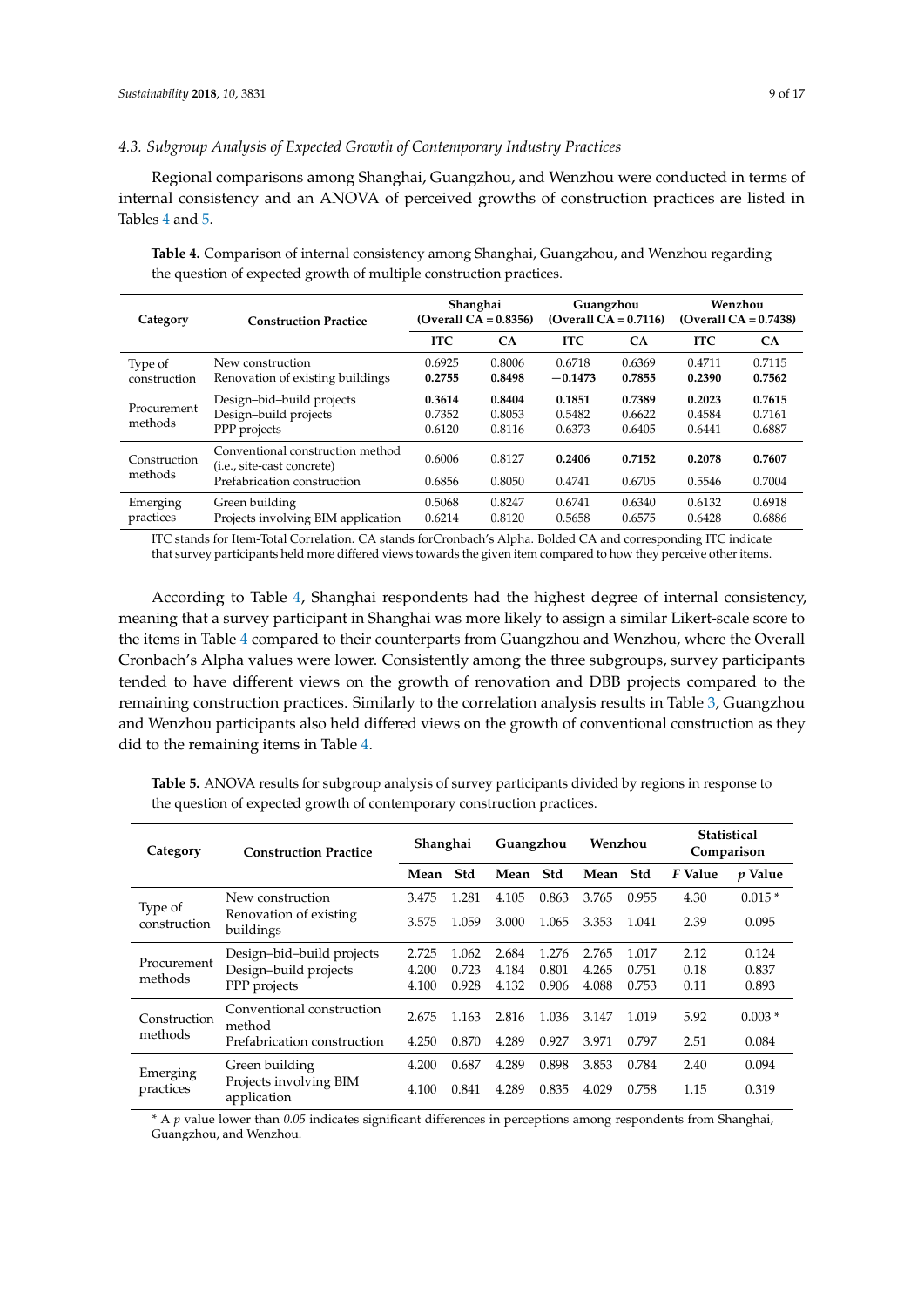Subgroup analysis for participants divided by regions by ANOVA revealed that Guangzhou participants expected more new construction projects in the near future compared to their peers from Shanghai and Wenzhou. Participants from Wenzhou, which represented the third-tier city with less developed BIM practices according to Xu et al. [\[62\]](#page-15-21), believed in a higher growth of conventional construction in the following years.

## *4.4. Subgroup Analysis of Perceptions of BIM Effects in Other Contemporary Construction Practices*

Regional comparisons were also conducted for the question regarding the BIM effects in contemporary construction practices. Tables [6](#page-9-0) and [7](#page-9-1) display the internal consistency analysis and ANOVA, respectively.

<span id="page-9-0"></span>**Table 6.** Comparison of internal consistency among Shanghai, Guangzhou, and Wenzhou in response to the question of BIM effects.

| Category                | <b>Construction Practice</b>                                       |                            | Shanghai<br>$(Overall CA = 0.8587)$ | Guangzhou                  | $(Overall CA = 0.8443)$    | Wenzhou<br>$(Overall CA = 0.8233)$ |                            |  |
|-------------------------|--------------------------------------------------------------------|----------------------------|-------------------------------------|----------------------------|----------------------------|------------------------------------|----------------------------|--|
|                         |                                                                    | <b>ITC</b>                 | <b>CA</b>                           | <b>ITC</b>                 | CA                         | <b>ITC</b>                         | <b>CA</b>                  |  |
| Type of<br>construction | New construction<br>Renovation of existing buildings               | 0.6802<br>0.6012           | 0.8343<br>0.8429                    | 0.7802<br>0.3442           | 0.8029<br>0.8512           | 0.4275<br>0.5959                   | 0.8269<br>0.7960           |  |
| Procurement<br>methods  | Design-bid-build projects<br>Design-build projects<br>PPP projects | 0.6318<br>0.7486<br>0.6956 | 0.8383<br>0.8312<br>0.8301          | 0.5222<br>0.6445<br>0.6654 | 0.8348<br>0.8181<br>0.8143 | 0.6370<br>0.5573<br>0.6999         | 0.7891<br>0.8029<br>0.7838 |  |
| Construction<br>methods | Conventional construction method<br>Prefabrication construction    | 0.4015<br>0.6115           | 0.8659<br>0.8408                    | 0.5349<br>0.6332           | 0.8310<br>0.8206           | 0.4894<br>0.6247                   | 0.8114<br>0.7963           |  |
| Emerging<br>practices   | Green building                                                     | 0.5582                     | 0.8476                              | 0.5650                     | 0.8301                     | 0.4681                             | 0.8151                     |  |

Although all the three subgroups in Table [6](#page-9-0) had high Cronbach's Alpha values, indicating high internal consistencies, each subgroup had one individual Cronbach's value higher than its overall value. Differently among the three subgroups, Shanghai participants had different views on conventional methods as they did to other items in Table [6,](#page-9-0) Guangzhou peers had different perceptions in renovation projects, and Wenzhou respondents held different perceptions of the items related to new construction. Further ANOVA analyses in Table [7](#page-9-1) display the regional comparison of perceptions towards BIM effects in these construction practices.

<span id="page-9-1"></span>**Table 7.** ANOVA results for subgroup analysis of survey participants divided by regions in response to the question of expectations of BIM effects in other contemporary construction practices.

| Category                  | <b>Construction Practice</b>        | Shanghai |       | Guangzhou |       | Wenzhou |       | <b>Statistical</b><br>Comparison |                |
|---------------------------|-------------------------------------|----------|-------|-----------|-------|---------|-------|----------------------------------|----------------|
|                           |                                     | Mean     | Std   | Mean      | Std   | Mean    | Std   | F Value                          | <i>v</i> Value |
| Type of construction      | New construction                    | 4.150    | 0.770 | 4.100     | 0.778 | 3.968   | 0.948 | 0.39                             | 0.676          |
|                           | Renovation of existing<br>buildings | 3.300    | 0.992 | 3.075     | 0.764 | 2.968   | 0.875 | 0.35                             | 0.704          |
| Type of                   | Design-bid-build projects           | 3.475    | 0.933 | 3.125     | 0.992 | 3.258   | 0.855 | 0.36                             | 0.696          |
| constructionProcurement   | Design-build projects               | 4.225    | 0.660 | 4.475     | 0.816 | 4.226   | 0.617 | 1.49                             | 0.229          |
| methods                   | PPP projects                        | 3.950    | 0.986 | 4.275     | 0.905 | 4.129   | 0.670 | 0.91                             | 0.407          |
| Construction methods      | Conventional construction<br>method | 3.250    | 0.927 | 3.150     | 0.802 | 3.516   | 0.811 | 4.60                             | $0.012*$       |
|                           | Prefabricated construction          | 3.975    | 0.920 | 4.550     | 0.749 | 4.290   | 0.588 | 6.68                             | $0.002*$       |
| <b>Emerging practices</b> | Green building                      | 4.125    | 0.686 | 4.075     | 1.047 | 3.968   | 0.482 | 0.45                             | 0.638          |

*\** A *p* value lower than *0.05* indicates the significant differences in perceptions among respondents from Shanghai, Guangzhou, and Wenzhou.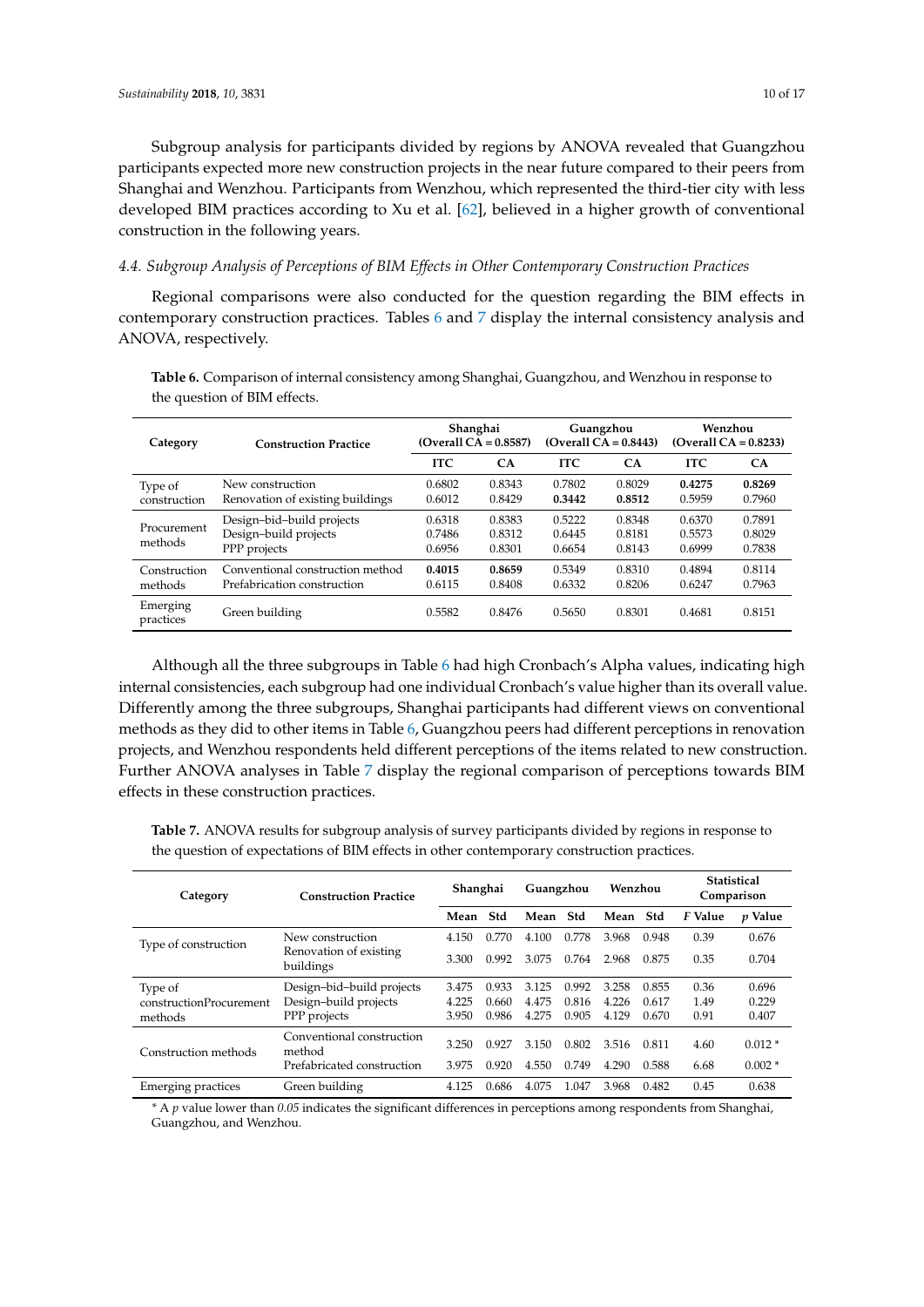It can be found from Table [7](#page-9-1) that compared to Shanghai and Guangzhou participants, Wenzhou respondents held a more positive perception of BIM impacts on conventional construction. Prefabrication construction was perceived by participants with high correlation to BIM. Guangzhou and Wenzhou respondents held even more positive views on BIM's effect on prefabrication as their Shanghai counterparts did.

## **5. Discussion**

This study serves as an extension of Jin et al. [\[2\]](#page-13-1), who addressed the regional difference of BIM practice in China. Multiple contemporary construction issues (i.e., green building, PPP, and integrated design and construction) were brought together to find out their movement and inter-relationships with BIM. More conventional practices, including DBB, and on-site conventional construction methods were also adopted as comparisons to these contemporary practices. According to BIM Talk [\[63\]](#page-15-22), there are four main BIM maturity levels, from Level 0 meaning unmanaged data exchange in 2D CAD (two-dimensional computer-aided design), Level 1 with little integration of 2D or 3D common data environment, Level 2 with enhanced 3D, 4D, or 5D data integration, to Level 3 representing a fully integrated and collaborative data environment. The UK government expected the industry to achieve Level 2 by 2016 [\[64\]](#page-15-23), and more recently, the UK Government's Department for Business, Innovation and Skills [\[65\]](#page-15-24) has launched the Digital Built Britain program focusing on the development of BIM Level 3. Following the UK's strategic movement of BIM, China has also been setting up its national guidelines and policies in promoting BIM usage across the AEC industry. However, due to its large geographic coverage, China has its own regional differences in BIM implementation levels [\[2\]](#page-13-1). Shanghai in this case study represents a forerunner in China's BIM practice, while Wenzhou represent a less BIM-mature metropolitan city [\[62\]](#page-15-21).

The overall survey sample from these three cities covered participants from engineering design, contractor, design–build firms, consultancy, and other backgrounds (i.e., third-party assurance). The majority of survey participants worked as architects, engineers, and consultants. Other job titles included BIM manager, BIM engineer, government employees, etc. Statistical methods were firstly applied in the overall sample analysis.

MarketLine [\[66\]](#page-16-0) expected that China, the huge AEC market accounting for nearly half of Asia–Pacific industry revenue, would continue the growth of its construction industry in the years to come. This growth would depend on the type of construction projects, according to the project delivery (i.e., DB or DBB), construction techniques (i.e., on-site or off-site construction), and other factors (i.e., green building). It was perceived that DBB and conventional construction (i.e., on-site construction) would undergo little growth in the next five years. The overall sample's perceptions of renovation projects and DBB tended to be different, as were their opinions on other project types. Renovation projects are still in the early stage in China's construction industry, as China has been creating more new construction projects than renovation of existing buildings. However, as existing buildings age and are in need of repair and improvement, renovation is expected to gain a certain degree of growth in China. According to the survey, AEC professionals held a somewhat neutral perception of growth of this industry sector in the next five years. Also, the relatively high standard deviation indicates that they had somewhat varied perceptions towards the development of future trends of renovation projects.

Similar to the overall sample analysis of the expected movement of different types of construction projects, three types of projects (renovation, DBB, and conventional site-cast construction) were perceived with the lowest degree of positive interactions with BIM. It was stated by Eastman et al. [\[67\]](#page-16-1) that BIM, sustainability, and prefabricated construction are inherently connected. Generally consistent to the statement, survey participants believed that BIM had the highest positive impact on prefabricated construction and green building, especially the former. DB was the type of project that was believed by participants to receive the highest positive impact from BIM. PPP was also believed to have a positive interaction with BIM, although there have been limited studies on applying BIM in PPP projects so far (i.e., Ren and Li [\[68\]](#page-16-2)). Further correlation analysis showed that BIM applications were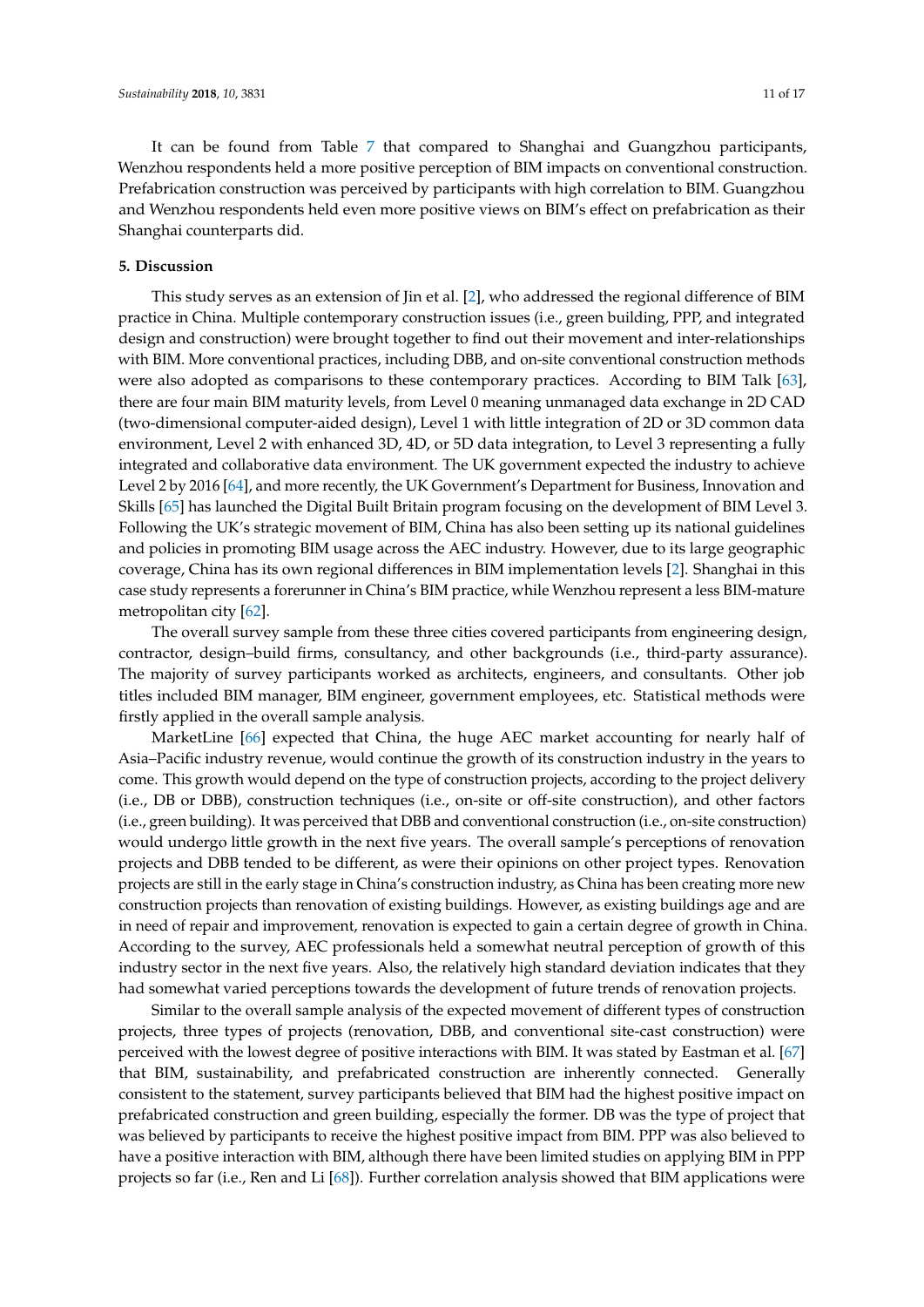found to have significant correlation with most contemporary practices (i.e., DB, PPP, green building, and prefabricated construction). In contrast, DBB and conventional construction methods (i.e., site-cast concrete) were found to have little correlation to BIM application.

Regional analysis revealed that Shanghai respondents held a higher degree of internal consistency over their expected growth of these different project types. Generally, participants from all three cities perceived DBB projects differently as they did other project types. Conventional site-cast construction was also viewed as a differed project type by Guangzhou and Wenzhou participants as they would view other types of projects. The ANOVA analysis revealed that Guangzhou participants expected higher growth in new construction projects in the next five years. Participants from Wenzhou, which represented less BIM practices [\[62\]](#page-15-21) and was the region with least-developed contemporary construction practice, believed that there would be a higher growth of conventional construction compared to what Shanghai and Guangzhou participants perceived the condition to be in their home cities. It was inferred that the less-developed regions or cities in China tended to rely more on conventional construction approaches (i.e., site-cast concrete).

Participants from each of the three cities were found to have high internal consistency for the question of BIM effect on other project types. However, participants from each city held varied views on certain project types. For example, Shanghai participants perceived a lower positive impact of BIM on conventional construction approaches as compared to other project types, while Guangzhou participants viewed BIM with less positive effects in renovation projects compared to others. The ANOVA analysis revealed that participants from these three cities held significantly different perceptions of BIM impact on conventional construction methods and prefabricated construction. As an extension of the finding from the first question regarding the movement of different types of projects, Wenzhou participants perceived a higher positive impact of BIM on conventional construction.

## **6. Conclusions**

This comparative study adopted Shanghai, Guangzhou, and Wenzhou as case studies to reflect the current stage of construction industry sustainable practices (i.e., BIM, prefabrication construction, green building, and integrated project delivery) in China. The rationale behind selecting these three metropolitan cities was based on the fact that they had been recognized as representing different development levels of contemporary construction practice.

The overall sample analysis revealed that survey participants had lower expectations on the growth of traditional design–bid–build projects and projects using the conventional construction method. They also held varied and neutral perceptions towards renovation projects. These three types of projects (i.e., design–bid–build, conventional site-cast, and renovation) were believed to be impacted the lowest by BIM. In contrast, the most positive BIM impact was believed to be on prefabrication and design–build. BIM was perceived to have significant correlations with most of the contemporary construction practices in China, including prefabricated construction, design–build project delivery, green building, and PPP projects. In contrast, weak relationships were found between BIM application and traditional project delivery methods (i.e., design–bid–build) and conventional construction methods (i.e., site-cast concrete).

Subgroup comparison for AEC professionals from these three different cities showed somewhat different perceptions among them. For example, professionals from Wenzhou, which represented a less-developed economy compared to Shanghai and Guangzhou, believed that conventional site-cast construction would gain a higher degree of growth in the next five years. Wenzhou participants also believed that there would be a higher impact of BIM on conventional construction. This could be due to the fact that compared to Shanghai and Guangzhou, Wenzhou was a less developed city in terms of the overall economy and contemporary construction practice. Industry professionals working in Wenzhou perceived a higher reliance on conventional construction.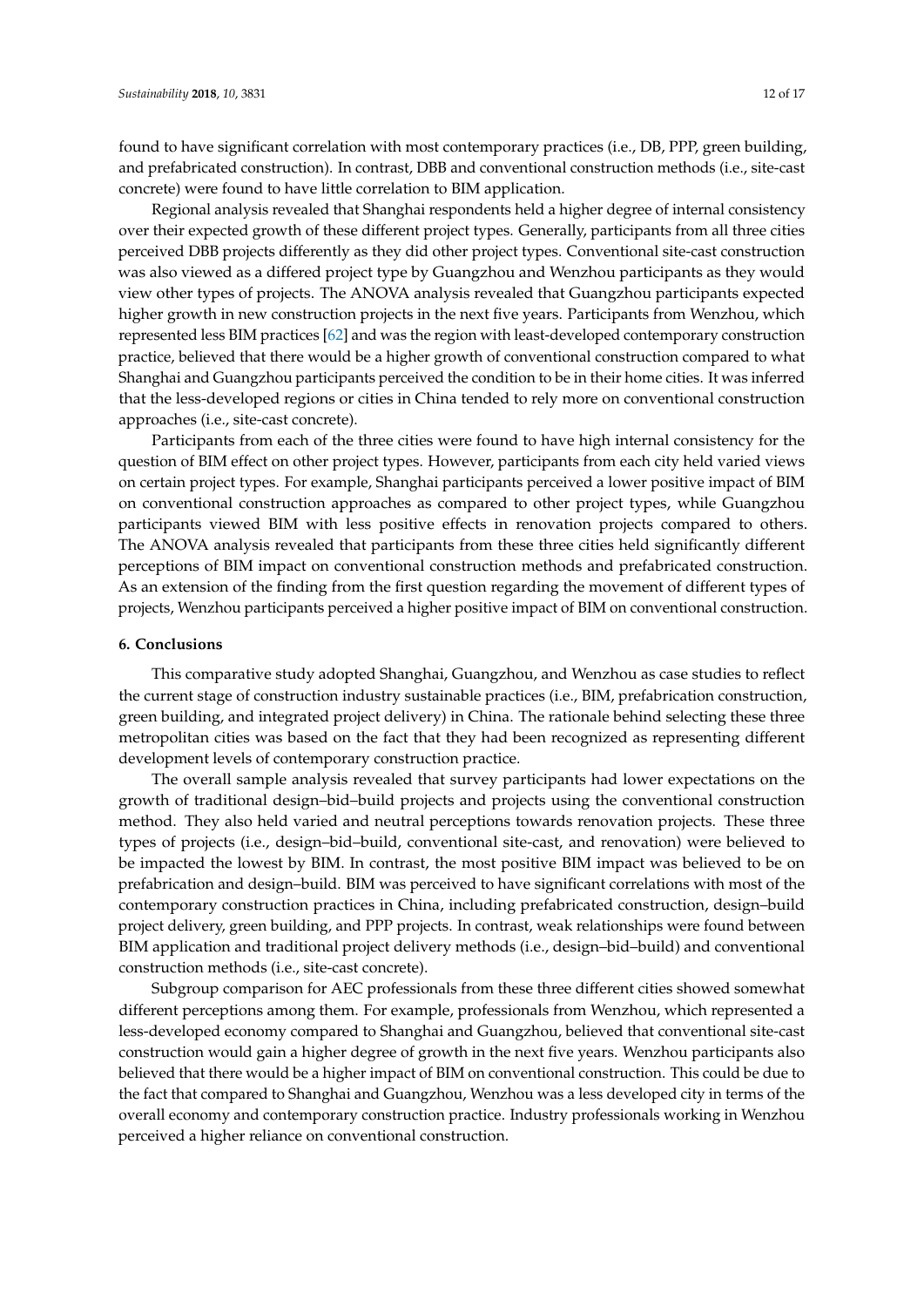This research contributes to the body of knowledge within contemporary sustainable issues in the construction industry worldwide by linking multiple recent construction practices to each other, including BIM, prefabricated construction, PPP, and green building. It drives more qualitative and quantitative studies on how these contemporary sustainable practices can assist each other in delivering better project performance, i.e., the integration between BIM and off-site construction. This study was based on the perceptions of industry and government professionals regarding the movement of contemporary construction practices and how they would be impacted by BIM. More empirical data (i.e., the growth of prefabricated construction projects) within the next five years could be collected and compared with practitioners' perceptions. Future research would also involve more project-based case studies to evaluate the impact of BIM on the performance of different types of projects (i.e., design–build or prefabricated construction), as well as the advanced sustainable practice application in the industry, such as blockchain technology proposed by Wang et al. [\[69\]](#page-16-3).

**Author Contributions:** Conceptualization, R.J.; Investigation, L.M., Y.L., H.L., R.J., P.P. and M.L.; Supervision, Y.L.; Writing—original draft, L.M., Y.L., H.L., R.J., P.P. and M.L.

**Acknowledgments:** This work was supported by the National Natural Science Foundation of China (Grant No. 71390523, 71501074), the State Key Lab of Subtropical Building Science, South China University of Technology, China (Grant No. 2016ZB16), Major Project of Shanghai Municipal People's Government Decision-Making Research (Grant Numbers: 2017-A-046) and Shanghai Pujiang Program (Grant Number: 16PJ1432400). The authors would also like to acknowledge the Writing Retreat Fund provided by University of Brighton, UK.

**Conflicts of Interest:** The authors declare no conflict of interest.

## <span id="page-12-0"></span>**Appendix A**

- 1. Your organization or employer type: (single choice): A. Engineering design; B. Contractor; C. Design-Build firm; D. Consultancy; E. Governmental authority; F. Third Party quality assurance; G. Other, please specify
- 2. Your profession (single choice): A. Engineer; B. Construction management; C. Architect; D. Consultant; E. Owner; F. Other, please specify\_
- 3. Please select a numerical option representing your perceptions on the expected growth of each of the following types of construction project.

Note: 1 means that the given item of project type would be reduced in the next five years, 2 indicates "remaining the same", 3 infers "low but steady rate of growth", 4 is "a moderate rate of growth", 5 indicates "a significant growth", and 6 means that you are unsure of the answer.

| Category                | <b>Construction Practice</b>                                       | 1 | $\overline{2}$ | 3 | 4 | 5 | 6 |
|-------------------------|--------------------------------------------------------------------|---|----------------|---|---|---|---|
| Type of<br>construction | New construction<br>Renovation of existing buildings               |   |                |   |   |   |   |
| Procurement<br>methods  | Design-bid-build projects<br>Design-build projects<br>PPP projects |   |                |   |   |   |   |
| Construction<br>methods | Conventional construction method<br>Prefabricated construction     |   |                |   |   |   |   |
| Emerging<br>practices   | Green building<br>Projects involving the BIM application           |   |                |   |   |   |   |

4. Please choose a numerical value to indicate the effects of BIM on each of the following types of construction practices.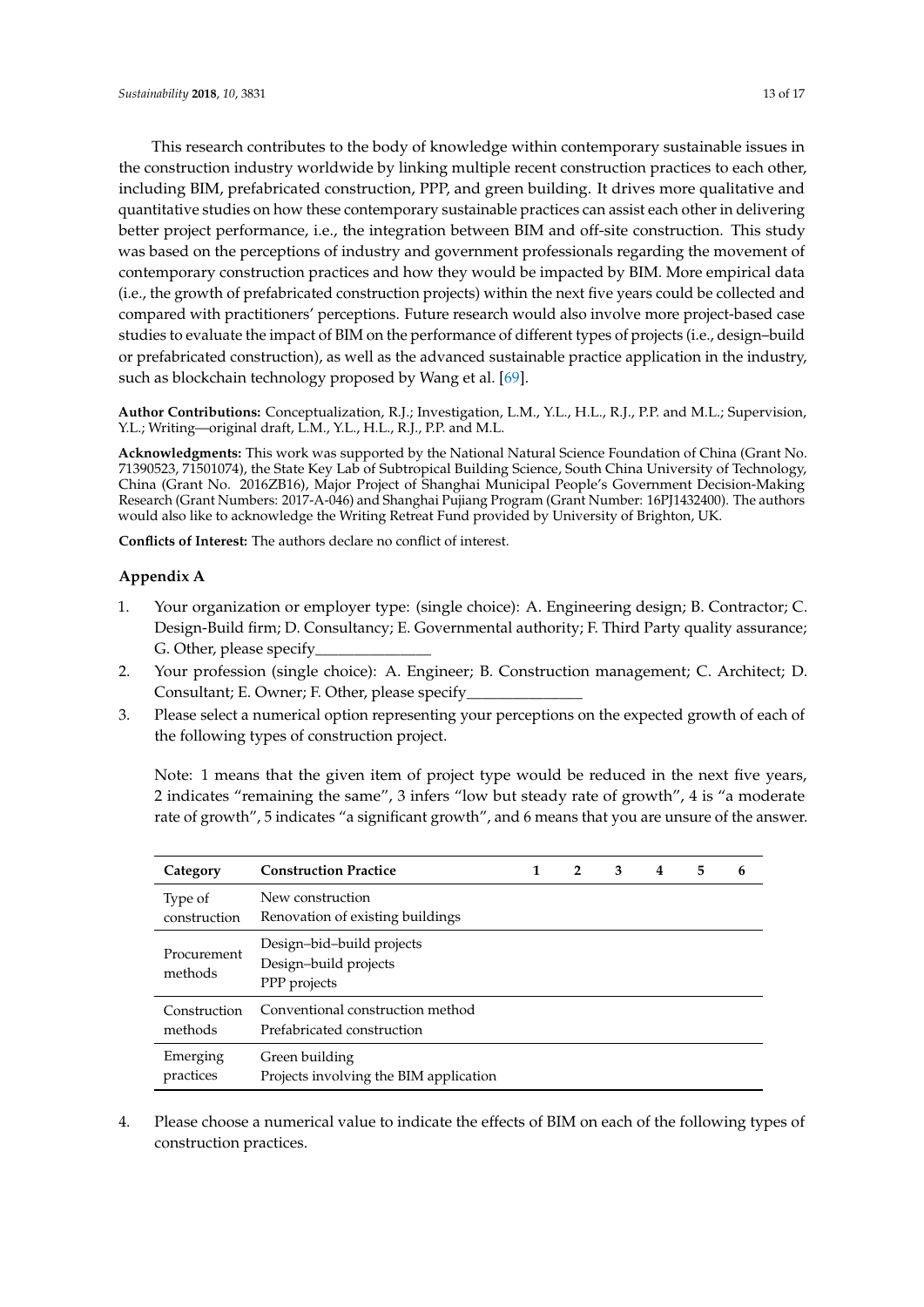Note: 1 means that BIM has a significant negative effect in the given type of project, 2 indicates "little negative effect", 3 infers "limited positive effect", 4 means BIM has "certain positive effect" on the given type of construction practice, and 5 indicates "very positive effect". The option 6 is available if you are unsure of the answer to the given type of construction practice.

| Category                | <b>Construction Practice</b>                                       | 1 | $\overline{2}$ | 3 | 4 | 5 | 6 |
|-------------------------|--------------------------------------------------------------------|---|----------------|---|---|---|---|
| Type of<br>construction | New construction<br>Renovation of existing buildings               |   |                |   |   |   |   |
| Procurement<br>methods  | Design-bid-build projects<br>Design-build projects<br>PPP projects |   |                |   |   |   |   |
| Construction<br>methods | Conventional construction method<br>Prefabricated construction     |   |                |   |   |   |   |
| Emerging<br>practices   | Green building                                                     |   |                |   |   |   |   |

## **References**

- <span id="page-13-0"></span>1. Zhang, J.X.; Schmidt, K.; Li, H. BIM and Sustainability Education: Incorporating Instructional Needs into Curriculum Planning in CEM Programs Accredited by ACCE. *Sustainability* **2016**, *8*, 525. [\[CrossRef\]](http://dx.doi.org/10.3390/su8060525)
- <span id="page-13-1"></span>2. Jin, R.; Hancock, C.M.; Tang, L.; Wanatowski, D.; Yang, L. Investigation of BIM Investment, Returns, and Risks in China's AEC Industries. *J. Constr. Eng. Manag.* **2017**, *143*. [\[CrossRef\]](http://dx.doi.org/10.1061/(ASCE)CO.1943-7862.0001408)
- <span id="page-13-2"></span>3. Jin, R.; Tang, L.; Fang, K. Investigation into the current stage of BIM application in China's AEC industries. *WIT Trans. Built Environ.* **2015**, *149*, 493–503.
- <span id="page-13-3"></span>4. Green Building Map. The Ranking of Provinces Regarding the Number of Projects with Green Label. Available online: <http://www.gbmap.org/top/top10-gplv.php> (accessed on 17 October2018).
- <span id="page-13-15"></span>5. Li, H.; Ng, S.T.; Skitmore, M. Stakeholder impact analysis during post-occupancy evaluation of green buildings—A Chinese context. *Build. Environ.* **2018**, *128*, 89–95. [\[CrossRef\]](http://dx.doi.org/10.1016/j.buildenv.2017.11.014)
- <span id="page-13-4"></span>6. Li, H.; Zhang, X.; Ng, S.T.; Skitmore, M. Quantifying stakeholder influence in decision/evaluations relating to sustainable construction in China—A Delphi approach. *J. Clean. Prod.* **2018**, *173*, 160–170. [\[CrossRef\]](http://dx.doi.org/10.1016/j.jclepro.2017.04.151)
- <span id="page-13-5"></span>7. Eastman, C.; Teicholz, P.; Sacks, R.; Liston, K. *BIM Handbook: A Guide to Building Information Modeling for Owners, Managers, Designers, Engineers and Contractors*; John Wiley & Sons: Hoboken, NJ, USA, 2011.
- <span id="page-13-6"></span>8. NBIMS (National BIM Standards) Committee. *National BIM Standard: Version 2*; NBIMS: Washington, DC, USA, 2012; Available online: <https://www.nationalbimstandard.org/faqs> (accessed on 22 February 2018).
- <span id="page-13-7"></span>9. BIM (Building Information Modelling) Task Group. *What Is BIM?* BIM: Cambridge, UK, 2015. Available online: <http://www.bimtaskgroup.org/bim-faqs/> (accessed on 22 February 2018).
- <span id="page-13-8"></span>10. HKIBIM (Hong Kong Institute of Building Information Modelling). *BIM Project Specification*; HKIBIM: Hong Kong, China, 2011.
- <span id="page-13-9"></span>11. Song, Y.; Tan, Y.; Song, Y.; Wu, P.; Cheng, J.C.; Kim, M.J.; Wang, X. Spatial and temporal variations of spatial population accessibility to public hospitals: A case study of rural–urban comparison. *GIsci. Remote Sens.* **2018**. [\[CrossRef\]](http://dx.doi.org/10.1080/15481603.2018.1446713)
- <span id="page-13-10"></span>12. Li, H.; Ng, S.T.T.; Skitmore, M.; Zhang, X.; Jin, Z. Barriers to building information modelling in the Chinese construction industry. *Munic. Eng.* **2017**, *170*, 105–115. [\[CrossRef\]](http://dx.doi.org/10.1680/jmuen.16.00059)
- <span id="page-13-11"></span>13. MHC (McGraw Hill Construction). *The Business Value of BIM for Construction in Major Global Markets: How Contractors Around the World Are Driving Innovation with Building Information Modeling*; MHC: Bedford, MA, USA, 2014.
- <span id="page-13-12"></span>14. MHC (McGraw Hill Construction). *The Business Value of BIM for Owners*; MHC: Bedford, MA, USA, 2014.
- <span id="page-13-13"></span>15. Jin, R.; Hancock, C.M.; Tang, L.; Chen, C.; Wanatowski, D.; Yang, L. An empirical study of BIM-implementation-based perceptions among Chinese practitioners. *J. Manag. Eng.* **2017**, *33*. [\[CrossRef\]](http://dx.doi.org/10.1061/(ASCE)ME.1943-5479.0000538)
- <span id="page-13-14"></span>16. Jin, R.; Li, B.; Zhou, T.; Wanatowski, D.; Piroozfar, P. An empirical study of perceptions towards construction and demolition waste recycling and reuse in China. *Resour. Conserv. Recycl.* **2017**, *126*, 86–98. [\[CrossRef\]](http://dx.doi.org/10.1016/j.resconrec.2017.07.034)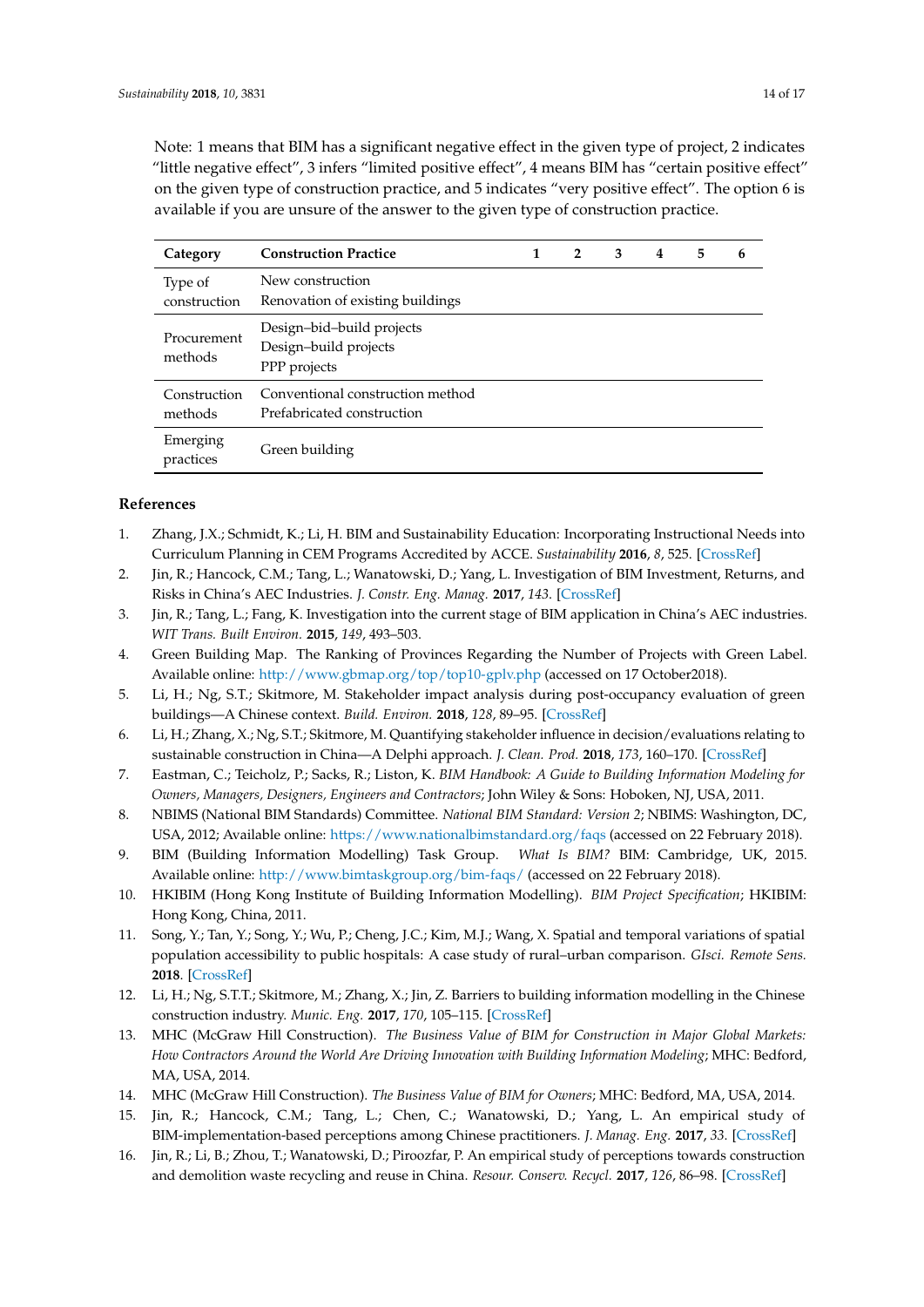- <span id="page-14-0"></span>17. Sha, K. Professionalism in China's building sector: An economic governance perspective. *Build. Res. Inf.* **2013**, *41*, 742–751. [\[CrossRef\]](http://dx.doi.org/10.1080/09613218.2013.842459)
- <span id="page-14-1"></span>18. DHURDGP (Department of Housing and Urban-Rural Development of Guangdong Province). *Application of BIM Technology*; DHURDGP: Guangzhou, China, 2014.
- <span id="page-14-2"></span>19. Wong, K.-D.; Fan, Q. Building information modelling (BIM) for sustainable building design. *Facilities* **2013**, *31*, 138–157. [\[CrossRef\]](http://dx.doi.org/10.1108/02632771311299412)
- <span id="page-14-3"></span>20. Reizgevičius, M.; Ustinovičius, L.; Cibulskienė, D.; Nazarko, V.K.L. Promoting Sustainability through Investment in Building Information Modeling (BIM) Technologies: A Design Company Perspective. *Sustainability* **2018**, *10*, 600. [\[CrossRef\]](http://dx.doi.org/10.3390/su10030600)
- <span id="page-14-4"></span>21. Wong, J.K.W.; Zhou, J. Enhancing environmental sustainability over building life cycles through green BIM: A review. *Autom. Constr.* **2015**, *57*, 156–165. [\[CrossRef\]](http://dx.doi.org/10.1016/j.autcon.2015.06.003)
- <span id="page-14-5"></span>22. DDA (Dodge Data & Analytics). *The Business Value of BIM in China*; DDA: Bedford, MA, USA, 2015.
- <span id="page-14-6"></span>23. Woolthuis, R.J.A.K. Sustainable entrepreneurship in the Dutch construction industry. *Sustainability* **2010**, *2*, 505–523. [\[CrossRef\]](http://dx.doi.org/10.3390/su2020505)
- 24. Hwang, B.G.; Shan, M.; Phua, H.; Chi, S. An exploratory analysis of risks in green residential building construction projects: The case of Singapore. *Sustainability* **2017**, *9*, 1116. [\[CrossRef\]](http://dx.doi.org/10.3390/su9071116)
- 25. Chan, A.P.C.; Darko, A.; Effah, E.A. Strategies for promoting green building technologies adoption in the construction industry—An international study. *Sustainability* **2017**, *9*, 969. [\[CrossRef\]](http://dx.doi.org/10.3390/su9060969)
- 26. Li, H.; Ding, L.; Ren, M.; Li, C.; Wang, H. Sponge city construction in China: A survey of the challenges and opportunities. *Water* **2017**, *9*, 594. [\[CrossRef\]](http://dx.doi.org/10.3390/w9090594)
- 27. Durdyev, S.; Zavadskas, E.K.; Thurnell, D.; Banaitis, A.; Ihtiyar, A. Sustainable construction industry in Cambodia: Awareness, drivers and barriers. *Sustainability* **2018**, *10*, 392. [\[CrossRef\]](http://dx.doi.org/10.3390/su10020392)
- <span id="page-14-17"></span>28. Jin, R.; Gao, S.; Cheshmehzangi, A.; Aboagye-Nimo, E. A Holistic Review of off-site Construction Literature Published between 2008 and 2018. *J. Clean. Prod.* **2018**, *202*, 1202–1219. [\[CrossRef\]](http://dx.doi.org/10.1016/j.jclepro.2018.08.195)
- <span id="page-14-18"></span>29. Jin, R.; Zou, P.X.W.; Li, B.; Piroozfar, P.; Painting, N. Comparisons of Students' Perceptions on BIM Practice among Australia, China and U.K. *Eng. Constr. Archit. Manag.* **2018**. submitted.
- 30. Zhu, J.; Shi, Q.; Wu, P.; Sheng, Z.; Wang, X. Complexity Analysis of Prefabrication Contractors' Dynamic Price Competition in Mega Projects with Different Competition Strategies. *Complexity* **2018**. [\[CrossRef\]](http://dx.doi.org/10.1155/2018/5928235)
- <span id="page-14-7"></span>31. Wang, T.; Wang, J.; Wu, P.; Wang, J.; He, Q.; Wang, X. Estimating the environmental costs and benefits of demolition waste using life cycle assessment and willingness-to-pay: A case study in Shenzhen. *J. Clean. Prod.* **2018**, *172*, 14–26. [\[CrossRef\]](http://dx.doi.org/10.1016/j.jclepro.2017.10.168)
- <span id="page-14-8"></span>32. Klotz, H. *Vision der Moderne: Das Prinzipconstruktion, Ausstellungskatalog des DeutschenArchitekturmuseums*; Prestel: Munich, Germany, 1986.
- <span id="page-14-9"></span>33. Piroozfar, P.; Farr, E.R.P. Evolution of Nontraditional Methods of Construction: 21st Century Pragmatic Viewpoint. *J. Architect. Eng.* **2013**, *19*, 119–133. [\[CrossRef\]](http://dx.doi.org/10.1061/(ASCE)AE.1943-5568.0000078)
- <span id="page-14-10"></span>34. MHC (McGraw Hill Construction). *Prefabrication and Modularization: Increasing Productivity in the Construction Industry*; MHC: Bedford, MA, USA, 2011.
- <span id="page-14-11"></span>35. Wong, P.S.P.; Kanellopoulos, M.P.; Edmonson, L. An Empirical Analysis of the Effect of Prefabrication on Fostering Sustainable Construction. In Proceedings of the 21st International Symposium on Advancement of Construction Management and Real Estate; Chau, K., Chan, I., Lu, W., Webster, C., Eds.; Springer: Singapore, 2018.
- <span id="page-14-12"></span>36. Afzal, M.; Maqsood, S.; Yousaf, S. Performance Evaluation of Cost Saving Towards Sustainability in Traditional Construction Using Prefabrication Technique. *Int. J. Eng. Sci.* **2017**, *5*, 73–79.
- <span id="page-14-13"></span>37. Liu, J.E.; Liu, H.L.; Guo, Z.L. Obstacle Analysis and Solution of Application Popularization Based on AHP in Fabricated Buildings. *Value Eng.* **2018**, *37*, 31–34. (In Chinese)
- <span id="page-14-14"></span>38. Qi, B.K.; Zhang, Y. Prefabricated Construction Development Bottleneck and Countermeasures Research. *J. Shenyang Jianzhu Univ. (Soc. Sci.)* **2015**, *17*, 156–159. (In Chinese)
- <span id="page-14-15"></span>39. Grimsey, D.; Lewis, M.K. Evaluating the risks of public private partnerships for infrastructure projects. *Int. J. Proj. Manag.* **2002**, *20*, 107–118. [\[CrossRef\]](http://dx.doi.org/10.1016/S0263-7863(00)00040-5)
- <span id="page-14-16"></span>40. Dexter, W. Private Finance Initiative and Public Private Partnerships: What future for public services. In *Public Services or Corporate Welfare: Rethinking the Nation State in the Global Economy*; Pluto Press: London, UK, 2001.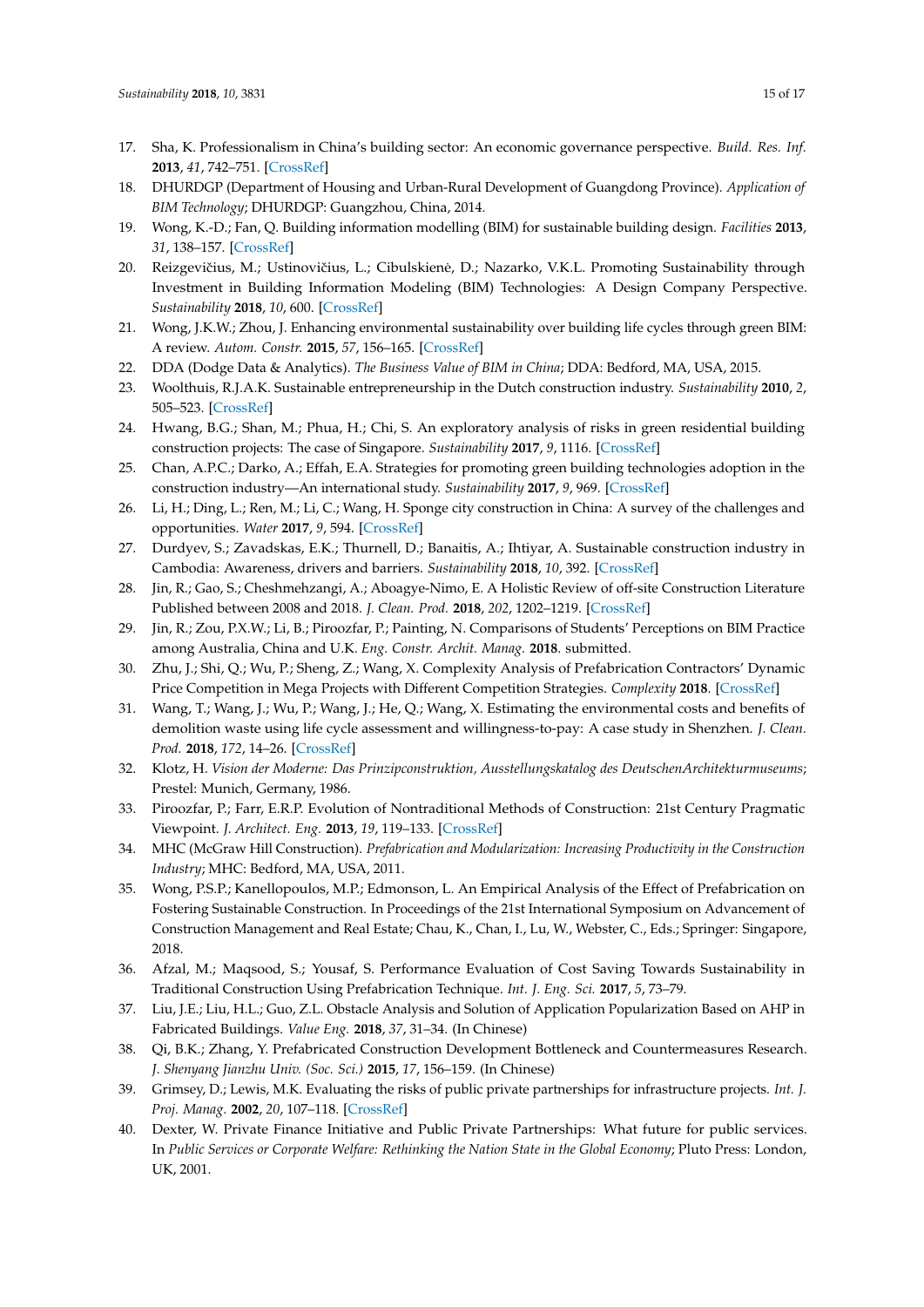- <span id="page-15-0"></span>41. Leviäkangas, P.; Ye, Y.; Olatunji, O.A. Sustainable public–private partnerships: Balancing the multi-actor ecosystem and societal requirements. *Front. Eng.* **2018**, *5*, 347–356.
- <span id="page-15-1"></span>42. Li, Y.Y. A study of the PPP development based on SWOT analysis. *Pioneering Sci. Technol. Mon.* **2017**, *3*, 119–121. (In Chinese)
- <span id="page-15-2"></span>43. Bogus, S.M.; Migliaccio, G.C.; Jin, R. Study of the relationship between procurement duration and project performance in Design-Build projects: Comparison between Water/Wastewater and Transportation Sectors. *J. Manag. Eng.* **2013**, *29*, 382–391. [\[CrossRef\]](http://dx.doi.org/10.1061/(ASCE)ME.1943-5479.0000165)
- <span id="page-15-3"></span>44. Molenaar, R.K.; Songer, D.A.; Barash, M. Public-sector design/build evolution and performance. *J. Manag. Eng.* **1999**, *15*, 54–62. [\[CrossRef\]](http://dx.doi.org/10.1061/(ASCE)0742-597X(1999)15:2(54))
- <span id="page-15-4"></span>45. Zhang, Y.C.; Wang, Y.M. A study of the advantages and owner's risks of EPC mode based on a university student apartment project. *Eng. Econ.* **2016**, *26*, 65–68. (In Chinese)
- <span id="page-15-5"></span>46. Olubunmi, O.A.; Xia, P.B.; Skitmore, M. Green building incentives: A review. *Renew. Sustain. Energy Rev.* **2016**, *59*, 1611–1621. [\[CrossRef\]](http://dx.doi.org/10.1016/j.rser.2016.01.028)
- <span id="page-15-6"></span>47. Shao, Q.G.; Liou, J.J.H.; Weng, S.S.; Chuang, Y.C. Improving the Green Building Evaluation System in China Based on the DANP Method. *Sustainability* **2018**, *10*, 1173. [\[CrossRef\]](http://dx.doi.org/10.3390/su10041173)
- <span id="page-15-7"></span>48. Yu, L.; Ding, R.; Gao, W.; Wang, H.; Feng, G. The Practice Research Based on the POE System of Environmental Performance of Green Residential Building. *Procedia Eng.* **2016**, *146*, 204–209. [\[CrossRef\]](http://dx.doi.org/10.1016/j.proeng.2016.06.374)
- <span id="page-15-8"></span>49. Sacks, R.; Pikas, E. Building information modeling education for construction engineering and management. I: Industry requirements, state of the art, and gap analysis. *J. Constr. Eng. Manag.* **2013**, *139*, 04013016. [\[CrossRef\]](http://dx.doi.org/10.1061/(ASCE)CO.1943-7862.0000759)
- <span id="page-15-9"></span>50. Elmualim, A.; Gilder, J. BIM: Innovation in design management, influence and challenges of implementation. *Archit. Eng. Des. Manag.* **2014**, *10*, 183–199. [\[CrossRef\]](http://dx.doi.org/10.1080/17452007.2013.821399)
- <span id="page-15-10"></span>51. Osmani, M.; Glass, J.; Price, A. Architect and contractor attitudes to waste minimisation. *Proc. Inst. Civil Eng. Waste Resour. Manag.* **2006**, *159*, 65–72. [\[CrossRef\]](http://dx.doi.org/10.1680/warm.2006.159.2.65)
- <span id="page-15-11"></span>52. Dai, W.Y. Research on Prefabricated Construction Based on BIM Technology. Master's Thesis, Wuhan University, Wuhan, China, 2017. (In Chinese)
- <span id="page-15-12"></span>53. Li, J.H.; Zhang, Z.Z. Research on the Application of BIM in PPP Project. *J. Eng. Manag.* **2018**, *32*, 109–114. (In Chinese)
- <span id="page-15-13"></span>54. Guo, Y.P. Research on the BIM Technology Strategy in the Whole Life Cycle of Green Building. Master's Thesis, Harbin Institute of Technology, Harbin, China, 2013. (In Chinese)
- <span id="page-15-15"></span><span id="page-15-14"></span>55. Wu, Y.M. A study of the BIM use based on EPC mode. *Sichuan Archit.* **2015**, *35*, 94–98. (In Chinese)
- 56. Cao, D.; Li, H.; Wang, G.; Huang, T. Identifying and contextualising the motivations for BIM implementation in construction projects: An empirical study in China. *Int. J. Proj. Manag.* **2016**, *35*, 658–669. [\[CrossRef\]](http://dx.doi.org/10.1016/j.ijproman.2016.02.002)
- <span id="page-15-16"></span>57. Tam, V.W.Y. Comparing the implementation of concrete recycling in the Australian and Japanese construction industries. *J. Clean. Prod.* **2009**, *17*, 688–702. [\[CrossRef\]](http://dx.doi.org/10.1016/j.jclepro.2008.11.015)
- <span id="page-15-17"></span>58. Cronbach, L.J. Coefficient alpha and the internal structure of tests. *Psychometrika* **1951**, *16*, 297–334. [\[CrossRef\]](http://dx.doi.org/10.1007/BF02310555)
- <span id="page-15-18"></span>59. DeVellis, R.F. *Scale Development: Theory and Applications*, 2nd ed.; SAGE Publications, Inc.: Thousand Oaks, CA, USA, 2003.
- <span id="page-15-19"></span>60. Aksorn, T.; Hadikusumo, B.H.W. Critical success factors influencing safety program performance in Thai construction projects. *Saf. Sci.* **2008**, *46*, 709–727. [\[CrossRef\]](http://dx.doi.org/10.1016/j.ssci.2007.06.006)
- <span id="page-15-20"></span>61. Meliá, J.L.; Mearns, K.; Silva, S.A.; Lima, M.L. Safety climate responses and the perceived risk of accidents in the construction industry. *Saf. Sci.* **2008**, *46*, 949–958. [\[CrossRef\]](http://dx.doi.org/10.1016/j.ssci.2007.11.004)
- <span id="page-15-21"></span>62. Xu, J.; Jin, R.; Piroozfar, P.; Wang, Y.; Kang, B.G.; Ma, L.; Wanatowski, D.; Yang, T. An Initiated BIM Climate-based Framework Incorporating Regional Comparison. *J. Constr. Eng. Manag.* **2018**, *144*, 04018105. [\[CrossRef\]](http://dx.doi.org/10.1061/(ASCE)CO.1943-7862.0001568)
- <span id="page-15-22"></span>63. BIM Talk. Levels of BIM Maturity. Available online: [https://bimtalk.co.uk/bim\\_glossary:level\\_of\\_maturity](https://bimtalk.co.uk/bim_glossary:level_of_maturity) (accessed on 30 August 2018).
- <span id="page-15-23"></span>64. UK Government Construction Strategy Board. *A Report for the Government Construction Client Group*; BIM Task Group: London, UK, 2011.
- <span id="page-15-24"></span>65. UK Government's Department for Business, Innovation and Skills. Launch of Digital Built Britain. Available online: <https://www.gov.uk/government/organisations/innovate-uk> (accessed on 15 February 2018).